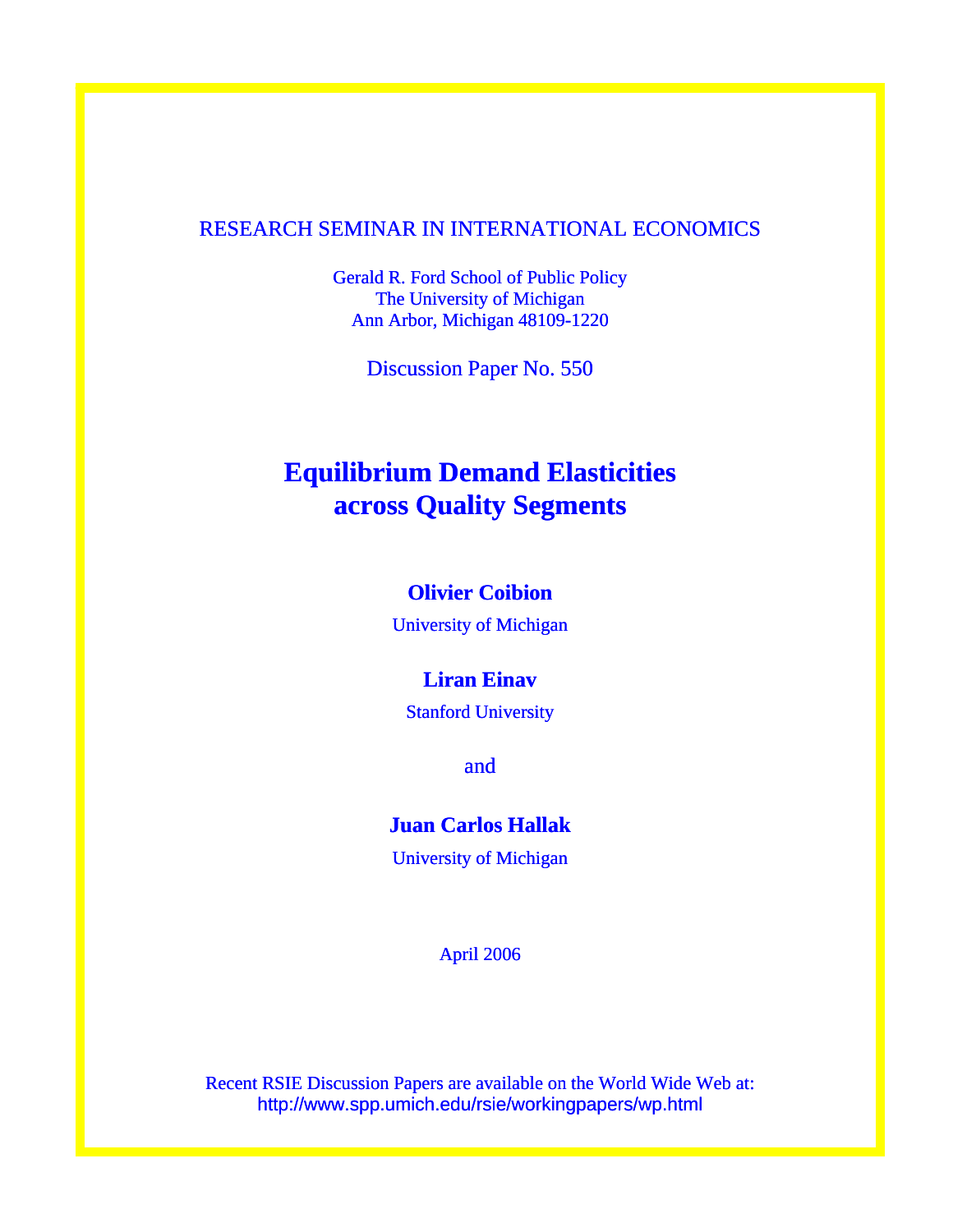# Equilibrium Demand Elasticities across Quality Segments<sup>∗</sup>

Olivier Coibion,† Liran Einav,‡ and Juan Carlos Hallak§

April 2006

### Abstract

Empirical studies find substantial differences in demand elasticities and associated markups among products of different quality. This paper analyzes the theoretical determinants of such variation. We present a simple model that allows for horizontal and vertical differentiation and accounts for endogenous entry. We find that most economic forces in our model, such as consumers' price sensitivity, the scope for product differentiation, and sunk costs of entry, are likely to induce lower equilibrium demand elasticities for higher quality products. In contrast, other economic forces, such as marginal cost of production and the distribution (across consumers) of the willingness to pay for quality, may induce the opposite pattern. These results provide an organizing framework through which empirical findings may be interpreted, and may also help to predict variation in demand elasticities for markets in which empirical estimates of elasticities are unavailable or infeasible to obtain.

Keywords: demand elasticity, quality, vertical differentiation, horizontal differentiation JEL classification: D5, L1

<sup>∗</sup>We thank Kai-Uwe Kuhn, Vova Lugosvskyy, an anonymous referee, and Neil Gandal (the editor) for helpful comments. Coibion acknowledges financial support from the Robert V. Roosa Dissertation Fellowship provided by the University of Michigan. Einav and Hallak acknowledge financial support from the National Science Foundation (Grants No. SES-0452555 and SES-0550190, respectively). Einav also acknowledges the hospitality of the Hoover Institution. All remaining errors are ours.

<sup>†</sup>Department of Economics, University of Michigan; E-mail: ocoibion@umich.edu.

<sup>‡</sup>Department of Economics, Stanford University and NBER; E-mail: leinav@stanford.edu.

<sup>§</sup>Department of Economics, University of Michigan and NBER; E-mail: hallak@umich.edu.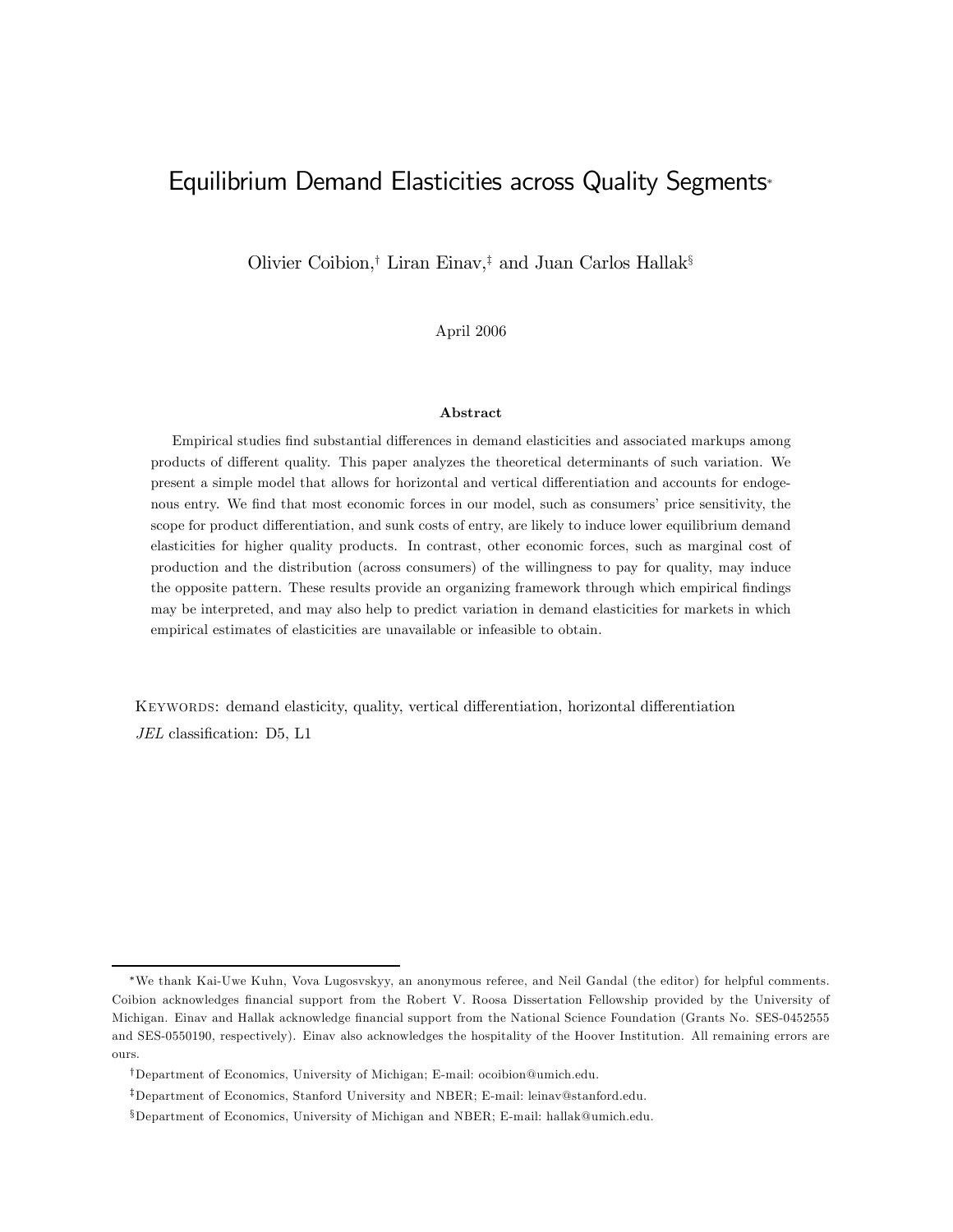## 1 Introduction

The importance that price elasticities of demand play in economics would be hard to overemphasize. The relationship among various economic variables in different fields of economics, as well as policymaking in these areas, is primarily driven by the magnitude of these elasticities. For example, price elasticities are a key determinant of the impact of trade restrictions on trade volumes, the extent of exchange-rate passthrough into export prices, the incidence of a tax increase or a merger, or the effect of wage differentials on labor demand.

Empirical studies estimating demand systems for oligopolistic industries (Bresnahan, 1987; Hausman, Leonard, and Zona, 1994; Berry, Levinsohn, and Pakes, 1995; Goldberg, 1995; Nevo, 2001; and Petrin, 2002) find substantial variation in estimated price elasticities of demand and associated markups across products. These studies attribute this variation to two key factors. First, consumers self-select into different quality segments within a market according to their price sensitivity. In particular, higher income consumers, who are less sensitive to price, are more likely to purchase high quality products. Therefore, price elasticities for high quality products are likely to be lower. Hausman, Leonard, and Zona (1994), for example, use this argument to explain why own-price elasticities for popular-priced beers are somewhat higher than those of premium beers. Second, different segments of the market may vary in market structure and density of products. In particular, products in more densely populated segments face more competition, and therefore higher own-price demand elasticities. Goldberg (1995), for example, finds low price elasticities for sports cars and luxury cars, higher for small (subcompact) cars, and highest for intermediate size cars. She argues that this pattern is driven by "the large number of models included in the intermediate and standard segments." Berry, Levinsohn, and Pakes (1995) find a similar pattern in the automobile market, and use a similar argument to explain it.

These two explanations, price sensitivity and density of products, are not independent of one another. If consumers of premium beers are less price sensitive, markups and profits of premium beer manufacturers will tend to be higher. Higher profits will induce entry and crowding of the product space in this segment, which will increase price elasticities. Similarly, highly dense segments in the automobile market might be such because of entry, which was induced by lower price sensitivity of consumers and higher markups. Therefore, an explanation of the observed differences in demand elasticities across quality segments based on one of these factors alone is not fully satisfactory. Furthermore, other forces might also influence demand elasticities, not only directly but also indirectly, through their effect on entry incentives. For example, high quality products tend to have more attributes along which they can be differentiated from other products. While more differentiation induces weaker competition and lower demand elasticities, the resulting higher markups provide incentives to enter, thus creating an opposing force. More generally, since demand elasticities are not a primitive but are endogenously determined in a market equilibrium, understanding how they vary across quality segments requires a framework that takes into account the relevant forces that determine the equilibrium, and in particular the endogenous determination of the number of competing products and the sorting of consumers. The goal of this paper is to provide such a framework.

We develop a stylized theoretical model of industry equilibrium that predicts variation in equilibrium demand elasticities across quality segments as a function of market primitives, such as price sensitivity of consumers, scope for product differentiation, and marginal costs of production. While including most of the relevant ingredients of markets with horizontal and vertical differentiation, the model is still sufficiently simple to deliver closed-form solutions for the equilibrium values of demand elasticities and markups. As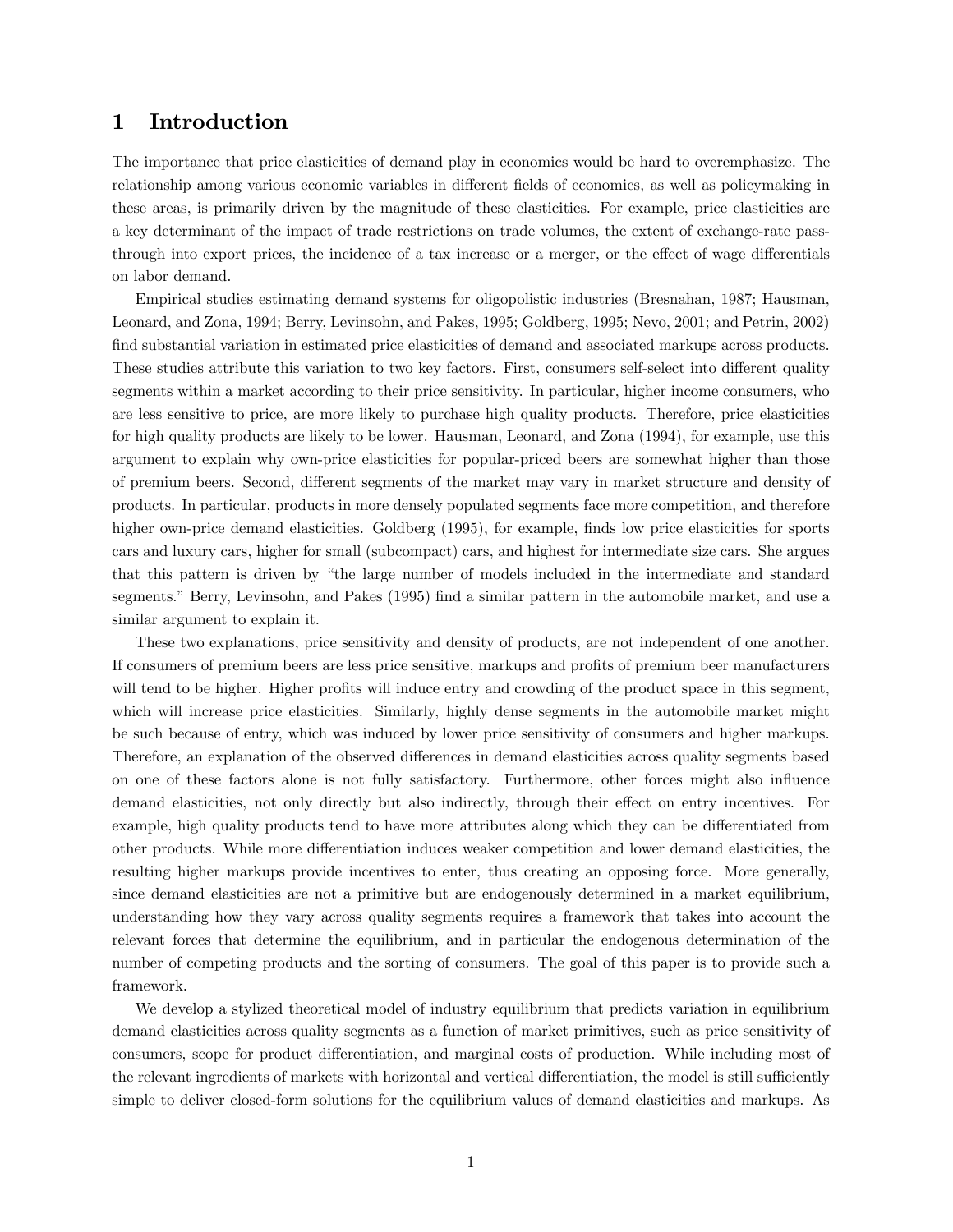such, it is appealing for organizing the various conceptual determinants of equilibrium demand elasticity differences across quality segments in a single framework.

Given the widespread relevance of demand elasticities in economics, the analysis of their theoretical determinants is not only relevant for understanding observed regularities, but also for predicting differences in elasticities across quality segments when empirical estimates of demand elasticities are not available, which is often the case. Furthermore, since quality varies systematically with characteristics of products, markets, or countries, theoretical results obtained from such analysis could also be powerful prediction tools even when direct information on quality is unavailable. For example, since rich countries tend to produce higher quality goods than poor countries, a negative relationship between quality and demand elasticities would imply a larger impact of a tariff on a country's exports if the country is poor rather than rich. This is so because the demand for the lower quality products of poor countries would be more sensitive to an increase in import price.

Our modeling framework of a two-dimensional product space, with both a vertical and a horizontal dimension, is similar to the frameworks used by Neven and Thisse (1990), Andersen, de Palma, and Thisse (1992, chapters 7.5 and 8.3.3), Economides (1993), and Brekke, Nuscheler, and Rune Straume (2006). All these papers, however, obtain equilibria with differentiation along only one (the horizontal) dimension. This property makes it difficult to address variation in equilibrium elasticities across vertical segments, which is the main focus of our paper.

Other papers study the provision of quality by multi-product firms and occasionally obtain results on the relationship between quality and markups. For example, the seminal work of Mussa and Rosen (1978) finds that the percentage markup charged by a multi-product monopolist decreases with quality, while Katz (1984), in a particular case with constant marginal costs, finds instead that markups increase with quality. More recent studies are specifically interested in understanding the theoretical determinants of the relationship between quality and markups. For example, Verboven (1999) proposes a duopoly model with imperfect information and asymmetric advertisement, and finds that percentage markups increase with quality. Canoy and Peitz (1997) develop a model that allows for limited entry (up to three firms), finding that absolute markups increase with quality.

In contrast to this multi-product quality-provision literature, we take the spotlight away from the interaction between vertically differentiated segments of a market, and instead place it on the role of entry, which we allow to respond freely to economic incentives and to be targeted to specific segments of the market where these incentives are present. While extremely stylized, our model is able to encompass the combined effect of most relevant forces that determine differences in equilibrium demand elasticities across quality segments of a product market. Its simplicity provides significant benefits in terms of tractability and transparency. The results are largely consistent with the common wisdom that higher quality goods have lower demand elasticities in equilibrium, but also point to cases where this might not be true. Economic forces such as higher sunk costs of entry and wider scope for product differentiation for higher quality goods, as well as lower price sensitivity of consumers who buy those goods, imply that high quality products are likely to face lower elasticities in equilibrium. In contrast, sufficiently higher marginal costs of production of high quality products and a large fraction of consumers willing to pay for such products may reverse this pattern.

The paper continues as follows. In Section 2 we describe the model. In Section 3 we characterize the equilibrium and derive most of the results discussed above. In Section 4, which is more technical in nature, we derive the conditions under which the equilibrium characterization of Section 3 holds. Section 5 concludes.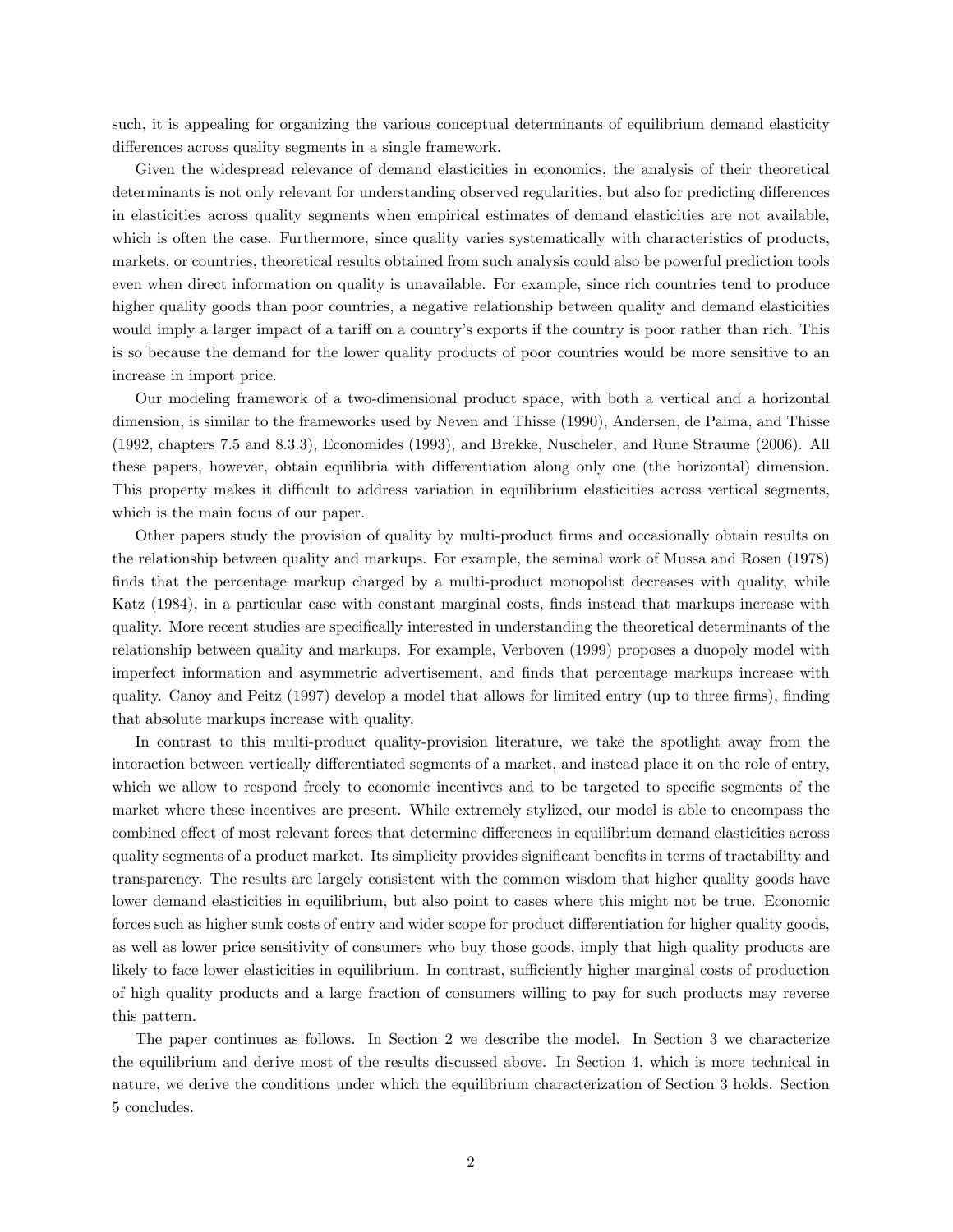### 2 The model

Firms' decisions We consider a differentiated product market with both vertical and horizontal differentiation. The vertical component is characterized by the existence of two quality levels, each of which defines a "quality segment" of the market.<sup>1</sup> We denote the high quality level by  $\delta_h$  and the low quality level by  $\delta_l$ , with  $\delta_h > \delta_l$ . Within each segment, all products are of the same quality, but are horizontally differentiated. We use Salop's circular city framework (Salop, 1979) to model horizontal differentiation. The product space consists of two circles, one for high quality products and one for low quality products. We denote the circumferences of the circles for the two quality levels by  $\omega_h$  and  $\omega_l$ , respectively. The circumferences are allowed to be different across product categories. For example, high quality products may have more scope for product differentiation, in which case  $\omega_h > \omega_l$ <sup>2</sup>

Within this framework, the supply side of the model is fairly standard. All firms in the model are single-product firms and are ex-ante symmetric. Firms compete in two stages. First, they decide whether to enter the high quality segment, the low quality segment, or not to enter the market. By entering the market, firms incur sunk costs of  $F_h$  and  $F_l$ , depending on which quality segment they enter. Once entry decisions have taken place, all firms within a segment are symmetrically (i.e. equidistantly) located along the circle, and compete in prices. Marginal costs of production may vary by quality segment, and are denoted by  $c_h$  and  $c_l$ .

Consumers' demand Consumers are of two types, high income and low income. High income consumers are assumed to have a lower sensitivity to price than low income consumers,  $v_h < v_l$ .<sup>3</sup> There is an exogenous number of consumers of each income level,  $S_h$  and  $S_l$ , who are free to choose from which quality segment to buy. The utility of consumer i with income level  $z \in \{h, l\}$  from purchasing product j of quality segment  $q \in \{h, l\}$  is given by

$$
u_{ij} = \delta_q - v_z p_j - |r_j - r_{i,q}^*|
$$
 (1)

where  $p_j$  is the price of product j, and  $|r_j - r_{i,q}^*|$  is the distance between the location of product j,  $r_j$ , and the location of consumer i's ideal variety in quality circle  $q, r^*_{i,q}$ .

The consideration of a product market with two segments (circles), as opposed to the standard circular city model, introduces the need to specify substitution patterns between products of different quality. In general, these patterns might be very rich but cumbersome to handle (see, for example, Ansari, Economides, and Steckel (1998) and the references therein). Therefore, we make assumptions that simplify substitution between products in different segments. First, we assume that consumers, as they enter the market, know the values of the quality levels,  $\delta_h$  and  $\delta_l$ , the number of equidistantly located firms in each circle, and the prices that they charge, but they do not know ex-ante the location of their ideal variety. They need to spend market research costs, R, to learn this location, drawn from a uniform distribution along the circle. Moreover, since products in different segments are differentiated along different attributes, consumers only learn their location in one segment. To learn their location in the other segment, they have

<sup>&</sup>lt;sup>1</sup>As will become clear, this is essentially a vertical model, in which non-adjacent quality segments do not directly compete with each other. Therefore, it should be easy to extend the analysis to  $N > 2$  quality segments. All the results of Section 3 would remain unchanged. The equilibrium conditions of Section 4 would be more complicated, as we would need to consider two (rather than one) adjacent quality segments.

<sup>&</sup>lt;sup>2</sup>As an example, consider simple (low quality) t-shirts, which can only be different in their colors, vis-a-vis higher quality shirts, which can also be different in the shape of their buttons.

<sup>3</sup>Hummels and Lugovskyy (2005) derive a lower price sensitivity of high income consumers from their higher sensitivity to distance (to the ideal variety).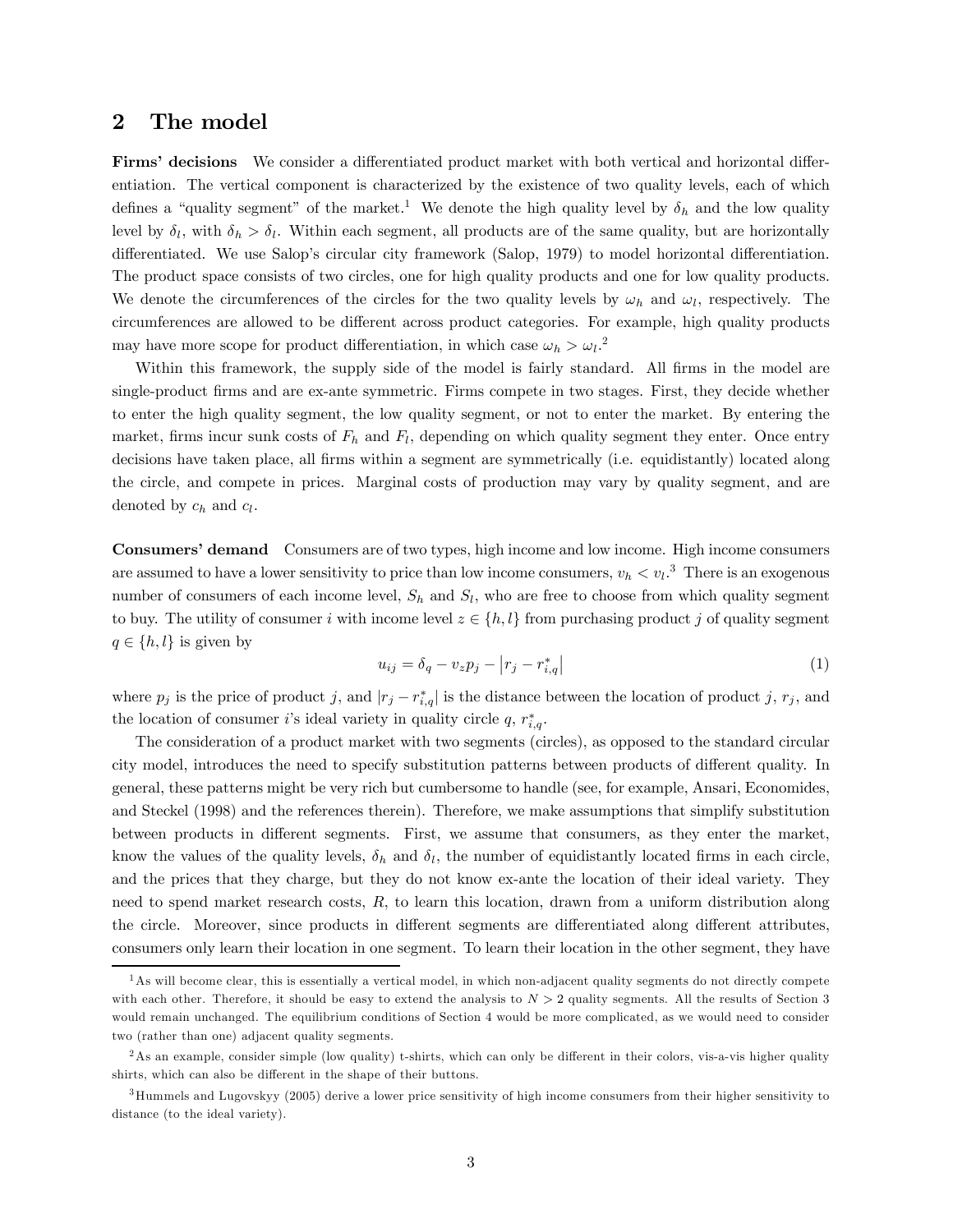to incur an additional cost of R. For simplicity, we assume that consumer  $i$ 's locations in both segments are independent of one another, so that learning is location in, for example, the low quality segment is not informative about i's location in the high quality segment.<sup>4</sup> These assumptions drastically simplify substitution patterns. Conditional on  $R$  not being too low (so that it is not spent twice) or too high (so that it is spent at least once), a (risk neutral) consumer faces a nested decision. First, she chooses which quality segment to consider by taking the expected utility over her possible realized locations. Then, she learns her location and makes a product choice within the segment. Thus, consumers in our model have an indirect taste for variety, as higher variety increases the expected value of their closest match. In this sense, one can think of this approach as a discrete-choice version of a Dixit-Stiglitz utility function.

This simplified preference structure is tractable. In particular, the existence of a market research cost solves a fundamental problem: with two (or more) quality circles and endogenous entry, there is no obvious idea of "symmetry" that can be applied to the location of firms in such a product space.<sup>5</sup> This problem is solved once consumers are required to pay R to learn the location – independent across circles – of their ideal variety. Firms in one quality segment then compete "symmetrically" with all firms located in the other segment. The basic intuition and results should carry through to other cases, as long as substitution across segments is limited. In particular, the case we consider here can be thought of as a limiting case of a decreasing correlation between consumer i's location in the two quality segments. Our results will extend (with tighter restrictions on the parameters) as long as the correlation between these two locations is sufficiently small.6

# 3 Symmetric separating equilibrium

We focus on a symmetric equilibrium in which all entrants in a quality segment locate equidistantly from each other and charge the same price. In addition, we search for an equilibrium that is separating, such that high income consumers buy the high quality good and low income consumers buy the low quality good. Finally, we assume that all consumers are served in equilibrium. In the next section we derive parameter restrictions that make all these assumptions hold, and verify that such parameters exist.

Consider the profit maximization problem of firm  $j$ , which produces a product of quality  $q$ . Conditional on the rest of the firms in quality segment q charging (symmetric) price  $p_q$  and serving (in a separating equilibrium) only consumers of the corresponding income level, the residual demand for firm  $j$  is locally (i.e. for  $p_{q,j}$  sufficiently close to  $p_q$ ) given by

$$
D_q(p_{q,j}) = \frac{S_q}{n_q} + v_q(p_q - p_{q,j}) \frac{S_q}{\omega_q}
$$
 (2)

<sup>4</sup>While the assumption of independence is, of course, a simplification, one can imagine many markets in which it is a reasonable approximation. For example, many consumer products are differentiated by their color and size at the low-end of the product space, while at the high-end color and size can be customized, and differentiation takes place over various other features. Similar examples can arise in the service sector. Consider demand for accounting services. At the low-end, e.g. for tax preparation, location may be a primary factor. At the high-end, e.g. to prepare for an IPO, location is not a relevant factor.

<sup>&</sup>lt;sup>5</sup>Note that firms in one quality segment would not only have direct competitors (i.e. adjacent firms) in their own segment, but they would also have direct competitors in the other segment. Generally, this will make the overall configuration of firms' locations asymmetric.

<sup>6</sup>Going back to the accounting services example, location could also be an attribute that is taken into account at the high-end. However, as long as the choice in the high quality segment is mostly driven by preferences over other attributes, our qualitative results should hold.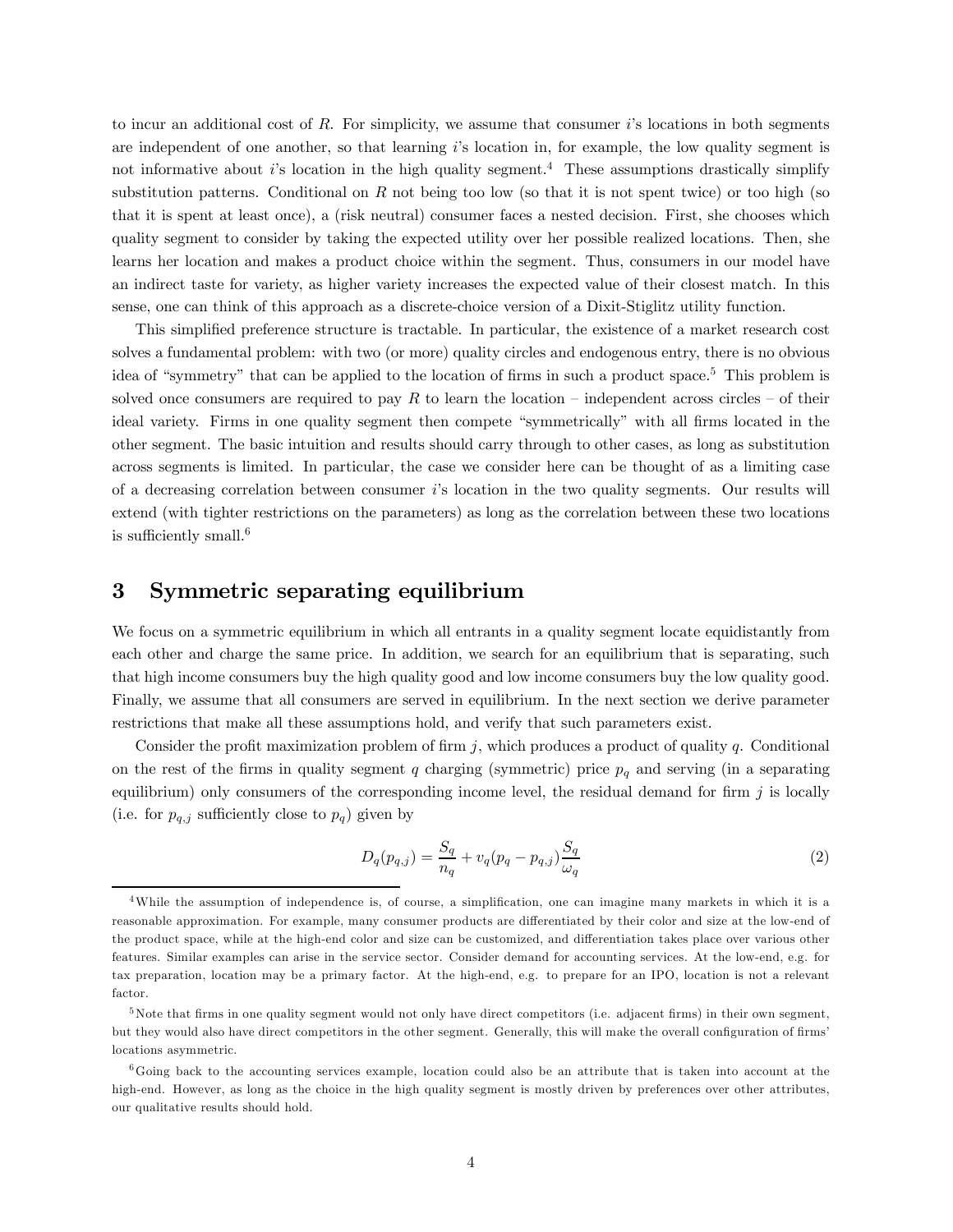where  $p_{q,j}$  is the price charged by firm j and  $n_q$  is the number of firms in quality segment q. This local demand function is the relevant function for the analysis of this section, which focuses on the intensive pricing margin. In the next section we consider pricing deviations at the extensive margin, for which we need to consider the demand function for prices further away from the equilibrium price  $p_q$ . For such deviations, the demand is a discontinuous step function; charging sufficiently low prices, a firm can steal all customers from either adjacent firms or from firms producing in the other quality segment, or both. This part of the analysis is deferred to the next section, which also derives parameter restrictions that make the local optimum found in this section a global optimum.

Profits for firm  $j$  in quality segment  $q$  are (locally) given by

$$
\pi_q(p_{q,j}) = (p_{q,j} - c_q)D_q(p_{q,j}) - F_q \tag{3}
$$

and the first order condition is

$$
0 = \frac{d\pi_q}{dp_{q,j}} = D_q(p_{q,j}) + (p_{q,j} - c_q) \frac{d(D_q(p_{q,j}))}{dp_{q,j}} = \left[\frac{1}{n_q} - \frac{v_q}{\omega_q}(p_{q,j} - p_q)\right] - (p_{q,j} - c_q) \frac{v_q}{\omega_q} \tag{4}
$$

In a symmetric equilibrium,  $p_{q,j} = p_q$ . Solving for the equilibrium price, we obtain

$$
p_q = c_q + \frac{\omega_q}{n_q v_q} \tag{5}
$$

so  $\frac{\omega_q}{n_qv_q}$  is the absolute markup in equilibrium.<sup>7</sup> Own-price equilibrium demand elasticity is given by

$$
\varepsilon_q(p_q) = -\frac{dD_q(p_q)}{dp_q} \frac{p_q}{D(p_q)} = 1 + c_q \frac{v_q n_q}{\omega_q} \tag{6}
$$

Common wisdom about the effects of v and  $\omega$  on equilibrium prices and demand elasticities is supported by equations (5) and (6). Lower price sensitivity of consumers who buy in the high quality segment  $(v_h < v_l)$ induces a higher markup and a lower demand elasticity in that segment, as does a larger scope for product differentiation  $(\omega_h > \omega_l)$ . In contrast, higher quality products tend to have higher marginal costs  $(c_h > c_l)$ , which increases the demand elasticity for products in this segment. The last effect is driven by the fact that markups in this example (as well as in other examples described below) are determined by competition, and are independent of the level of marginal costs. Thus, since elasticity is a percentage measure and prices increase linearly with marginal costs, the elasticity also increases.<sup>8</sup>

Even with available information on the actual values of  $v, \omega$ , and  $c$ , we would not be able to predict differences in demand elasticities across quality segments without information on the number of entrants. This can be clearly seen in equation (6), where the pattern of demand elasticities can be reversed by conditioning on different values of n. However, we expect long-run forces to limit the scope of relevant variation in the number of entrants, even when this number might not correspond to a long-run equilibrium at a particular point in time. We focus here on equilibrium elasticities (across quality segments) in a longrun equilibrium. Therefore, the comparison of our theoretical predictions with empirical estimates of demand elasticities — which typically take the observed number of entrants as given — is appropriate to the extent that the number of entrants is sufficiently close to long-run equilibrium values.<sup>9</sup>

<sup>&</sup>lt;sup>7</sup>Note that q, instead of z, is used in  $v_q$  to denote income class. As q also indexes quality segments, this is a slight abuse of notation. However, no confusion should arise since, in the separating equilibrium we consider, there is perfect sorting of consumers so that income and product class perfectly match.

<sup>8</sup>For the same reason, semi-elasticities and absolute (rather than percentage) markups are not affected by the level of prices, and are therefore invariant to marginal costs.

<sup>9</sup> Both in this model and in empirical studies, demand elasticities are calculated or estimated under the assumption that firms take the number of entrants as given. A referee suggested that we call these "short-run elasticities." Following this suggestion, they might be thought of as short-run elasticities evaluated at a long-run equilibrium.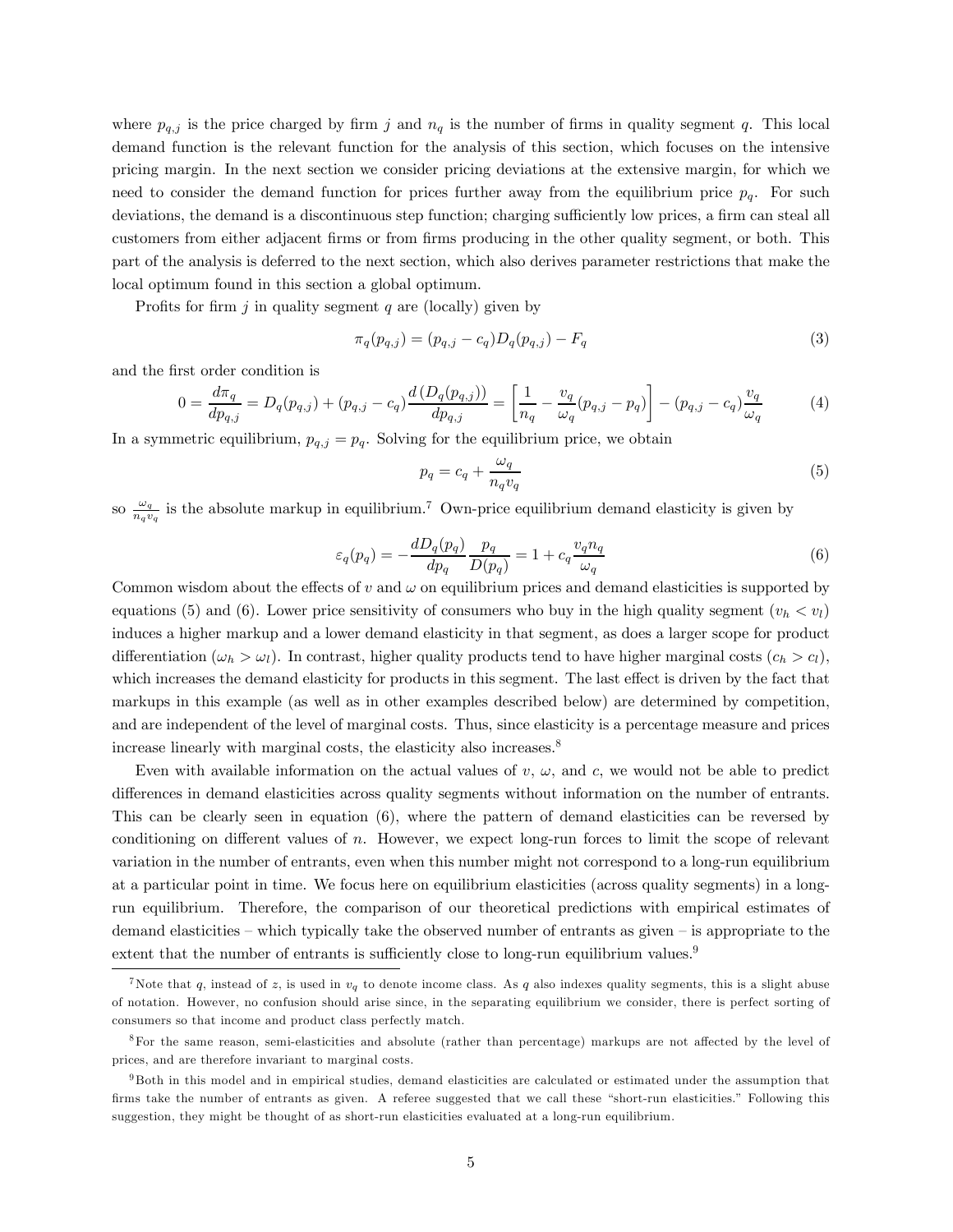In a long-run equilibrium with free entry, profits are zero. Thus, for firms in quality segment q:

$$
\pi_q(p_q) = (p_q - c_q)D_q(p_q) - F_q = 0 \Rightarrow \frac{\omega_q}{v_q n_q} \frac{S_q}{n_q} - F_q = 0 \tag{7}
$$

Solving for  $n_q$ , we obtain

$$
n_q = \sqrt{\frac{\omega_q S_q}{v_q F_q}}\tag{8}
$$

Substituting this equation into equation (6), we obtain the long-run equilibrium demand elasticities for each quality segment

$$
\varepsilon_q(p_q) = 1 + c_q \sqrt{\frac{v_q S_q}{\omega_q F_q}}\tag{9}
$$

Comparing equations (6) and (9), we can see that entry attenuates, but does not reverse, the effect that differences in v and  $\omega$  impinge on equilibrium elasticities. The equilibrium elasticity still increases with price sensitivity and decreases with the width of the product space. It also increases with marginal costs. Equation (9) shows that, in a long-run equilibrium, demand elasticities also depend on the magnitude of sunk costs of entry and on market size, which thus become additional factors to take into account for the prediction of demand elasticity differences across quality segments. Sunk costs of entry  $(F)$  have a negative effect on equilibrium elasticities, as higher costs imply less entry and a more sparsely populated product space. Segment size  $(S)$  has a positive effect on equilibrium demand elasticities, as larger segments attract more firms.

These results, although derived from a very stylized model, constitute an organizing framework that allows us to predict systematic differences in equilibrium demand elasticities across quality segments. Consistent with what the empirical literature tends to find in many markets, most of the factors that affect demand elasticities are likely to induce lower demand elasticities and higher percentage markups for higher quality segments. First, we typically expect consumers who buy high quality to be less sensitive to price  $(v_h \langle v_l \rangle)$ , which is true in the separating equilibrium of this model. Second, we expect the scope for product differentiation to be greater for high quality products  $(\omega_h > \omega_l)$ , as they typically possess more attributes along which they can differentiate themselves from competing products. Third, we also expect higher sunk costs for higher quality products  $(F_h > F_l)$ , as they often require higher R&D and advertising expenditures.

This prediction, however, need not always be true. A first offsetting force arises from the fact that higher quality goods tend to have higher marginal costs  $(c_h > c_l)$ . Considering the opposite effects of marginal costs and sunk (or fixed) costs, the relationship between the two is important for predicting variation in elasticities across quality segments. In industries where high quality products require significantly larger sunk cost outlays relative to variable cost outlays, as might be the case for software or pharmaceuticals, we are more likely to find lower demand elasticities at the higher end of the quality spectrum. In contrast, in markets where the high quality nature of a product is primarily driven by the use of better intermediate materials in production or from other expenditure on variables cost as, for example, in the furniture industry, the prediction that high quality goods face lower demand elasticities and charge higher percentage markups might be overturned.<sup>10</sup> A second opposing force may arise from the segment size. Even though we typically associate a smaller segment size with higher quality, in many markets low quality is a small niche. In those cases, demand elasticities may be lower in those lower quality segments. This is consistent

 $10$ This is not the case for absolute markups, as marginal costs do not affect demand semi-elasticities.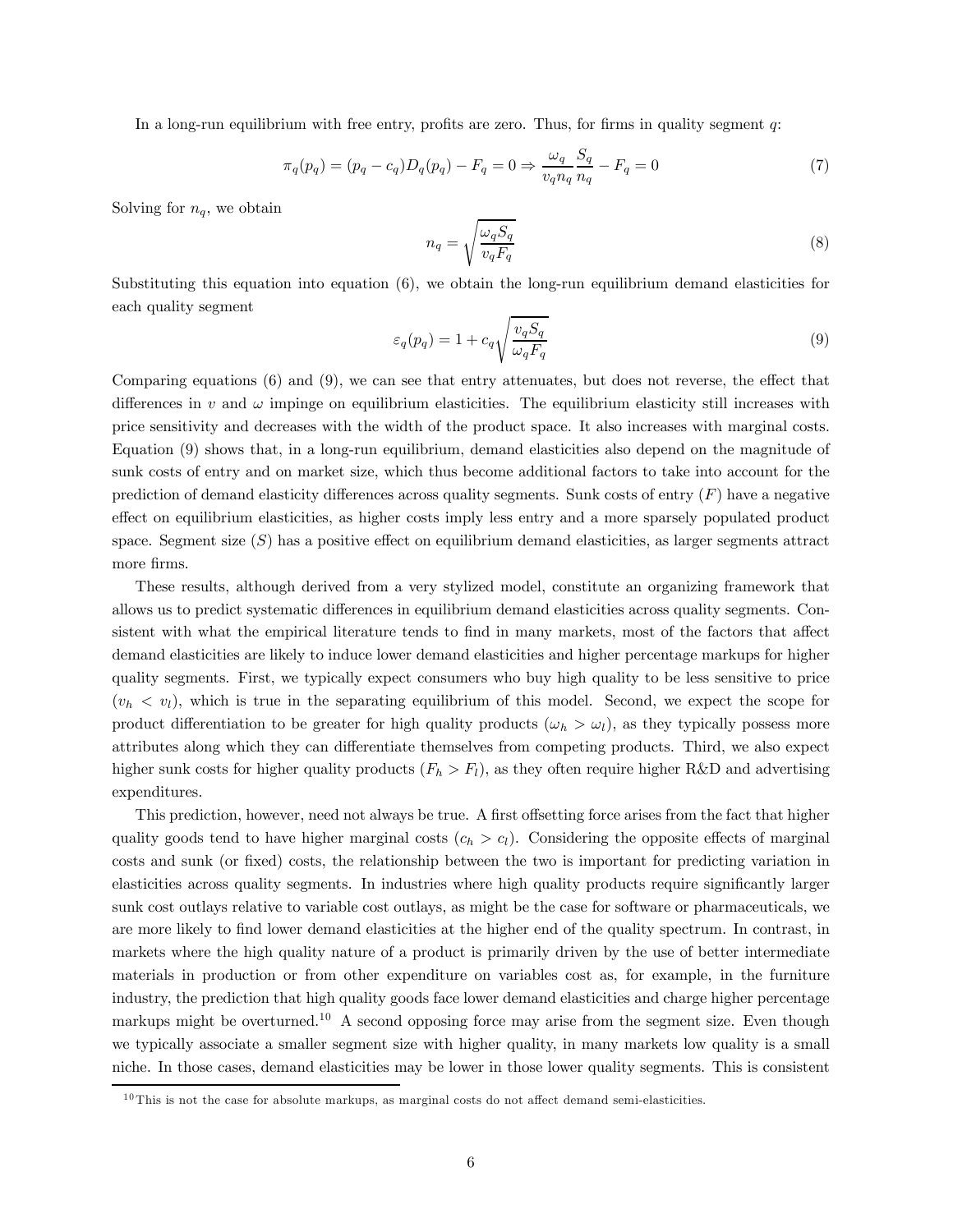with empirical findings for the automobile industry, where intermediate quality cars constitute the largest segment of the market, and have higher demand elasticities than low quality ones (Goldberg, 1995).

Because a separating equilibrium is not always sustainable, the next section characterizes parameter restrictions that must be imposed for such an equilibrium to exist. Conditional on those parameter restrictions, the optimal behavior of firms does not depend on the existence of potential consumers who buy from a different quality segment. Thus, the results of this section are equivalent to the results that would obtain if we assumed that quality segments were "isolated," an alternative environment in which low (high) income consumers would be "forced" to consume low (high) quality goods. This equivalence reflects our strong assumption on substitution patterns. As discussed earlier, however, similar results would be obtained if we allowed for limited substitution across quality segments.

Table 1 below provides results for two additional examples of alternative demand systems, comparing them to the circular city model presented above. For these alternative cases, we do not characterize the conditions for a separating equilibrium, as they cannot be expressed in closed form. However, similar qualitative parameter restrictions to those derived for our baseline case in the next section would be required. The first example is of a circular city with quadratic transportation costs, while the second example is of a logit demand model. For the logit model, we assume that all products in quality segment q have mean utility of  $\delta_q$ , so the utility of consumer i with income level z from purchasing product j is given by  $u_{ij} = \delta_q - v_z p_j + \varepsilon_{ij}$ , where  $\varepsilon_{ij}$  is an i.i.d draw from an extreme value distribution with dispersion parameter  $\omega_q$  (which is analogous to the same parameter in the circular city model). In these alternative models, the same qualitative results are obtained. It is interesting to note, however, that the impact of (endogenous) entry has considerable variation across models. In particular, since the product space is never exhausted in the logit model, entry increases at a faster rate with segment size, but has a smaller impact on the equilibrium elasticity. As emphasized and discussed by Andersen, de Palma, and Thisse (1992, chapter 6.4), these differences are also driven by the localized competition nature of the circular city model compared to the non-localized competition nature of the logit model.

|                                                                                                                 | Circular (linear)                         | Circular (quadratic)                                                              | Logit                                                                                                                                                                                                                                                                                            |
|-----------------------------------------------------------------------------------------------------------------|-------------------------------------------|-----------------------------------------------------------------------------------|--------------------------------------------------------------------------------------------------------------------------------------------------------------------------------------------------------------------------------------------------------------------------------------------------|
| $D(p_j, p_{-j} = p)$                                                                                            | $\frac{1}{n} - \frac{v}{\omega}(p_j - p)$ | $\frac{1}{n} - \frac{nv}{\omega^2}(p_j - p)$                                      | $\exp(\frac{1}{\omega}\delta - \frac{v}{\omega}p_j)$<br>$\frac{1}{\exp(\frac{1}{\omega}\delta-\frac{v}{\omega}p_j)+(n-1)\exp(\frac{1}{\omega}\delta-\frac{v}{\omega}p)}$                                                                                                                         |
| $\boldsymbol{n}$                                                                                                | $\sqrt{\frac{\omega S}{vF}}$              | $\left(\frac{\omega^2 S}{vF}\right)^{\frac{1}{3}}$                                | $1+\frac{\omega S}{vF}$                                                                                                                                                                                                                                                                          |
|                                                                                                                 |                                           |                                                                                   | $ \varepsilon(p) =-S\frac{dD(p)}{dp}\frac{p}{SD(p)}\ \left \ 1+c\frac{vn}{\omega}=1+c\sqrt{\frac{vS}{\omega F}}\quad 1+c\frac{vn^2}{\omega^2}=1+c\left(\frac{\sqrt{v}S}{\omega F}\right)^{\frac{2}{3}}\quad 1+c\frac{v(n-1)}{\omega n}=1+c\left(\frac{F}{S}+\frac{\omega}{v}\right)^{-1}\right.$ |
| $ s\varepsilon(p)  = -S\frac{dD(p)}{dp}\frac{1}{SD(p)}$ $\qquad \frac{vn}{\omega} = \sqrt{\frac{vS}{\omega F}}$ |                                           | $\frac{v n^2}{\omega^2} = \left(\frac{\sqrt{v} S}{\omega F}\right)^{\frac{2}{3}}$ | $\frac{v(n-1)}{\omega n} = \left(\frac{F}{S} + \frac{\omega}{n}\right)^{-1}$                                                                                                                                                                                                                     |

Table 1: Key expressions from three models of product differentiation (subscript  $q$  is omitted in all cases)

# 4 Conditions for equilibrium

In this section we characterize the conditions required to guarantee the existence of a symmetric separating equilibrium and the parameter restrictions that these conditions imply. In the end of the section we discuss these restrictions and their implications for the results.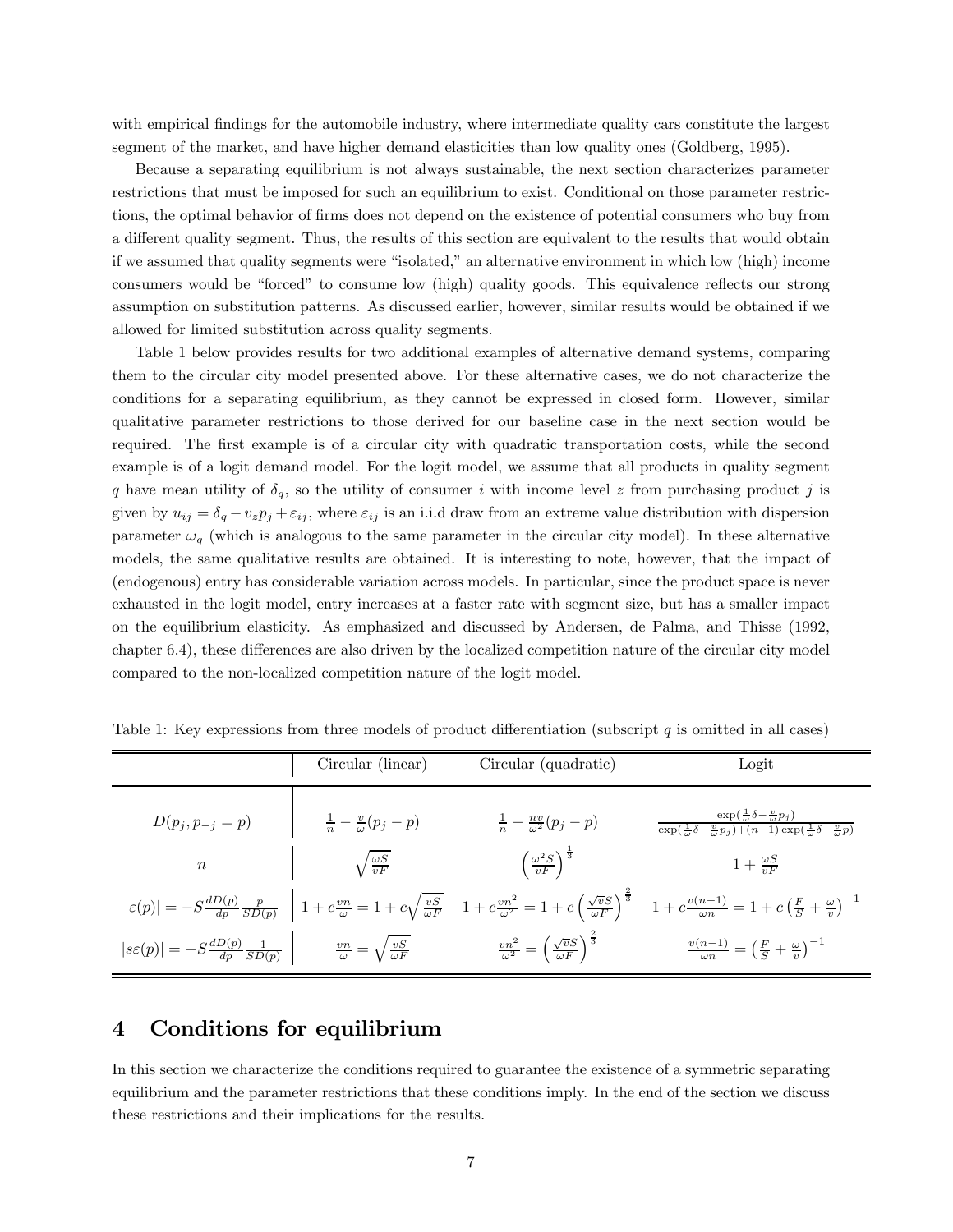#### Consumers' constraints

There are four types of consumer constraints that need to be satisfied in equilibrium: ex-ante and interim participation constraints, and ex-ante and interim incentive constraints. The participation constraints guarantee that every consumer buys a product (satisfying our assumption that the market is fully covered). The incentive constraints guarantee that the equilibrium is separating. Each constraint has to hold for both types of consumers. The ex-ante participation constraint requires that consumers prefer to invest the market research cost  $R$  to not investing them. The ex-ante incentive constraint requires that consumers prefer to invest the market research costs in the "correct" quality segment. Once initial market research costs have been invested, consumers learn the realization of their ideal variety. At this point, they also need to satisfy the two interim constraints. The interim participation constraint requires that, given their ideal variety, consumers prefer to purchase from the nearest firm to not purchasing at all. The interim incentive constraint requires that they are better off purchasing from the nearest firm than reinvesting market research cost in the other quality segment.

Ex-ante constraints Let  $Eu_{q|z}^*$  denote the equilibrium expected utility of a consumer of income class z from entering quality segment q. Normalizing the outside option to zero, the participation constraint requires that  $11$ 

$$
Eu_{q|q}^* = \delta_q - v_q p_q - E[t_q] - R \ge 0 \quad \forall q \in \{l, h\}
$$
\n
$$
(10)
$$

where  $E[t_q]$  is the expected transportation cost in segment q before knowing the location of the ideal variety (relative to the location of the firms). Since consumers' locations are drawn from a uniform distribution and firms are equidistantly located, expected transportation costs are  $E[t_q] = \frac{\omega_q}{4n_q}$ .

Similarly, the incentive constraints require that

$$
E u_{h|h}^* = \delta_h - v_h p_h - E[t_h] - R \ge \delta_l - v_h p_l - E[t_l] - R = E u_{l|h}^* \tag{11}
$$

and

$$
Eu_{l|l}^{*} = \delta_{l} - v_{l}p_{l} - E[t_{l}] - R \ge \delta_{h} - v_{l}p_{h} - E[t_{h}] - R = Eu_{h|l}^{*}
$$
\n(12)

Interim constraints It is sufficient to restrict attention to interim constraints for consumers with the worst location realization, namely those consumers whose ideal variety is just in the middle point between two adjacent firms. For such consumers in segment q, transportation costs are  $\frac{\omega_q}{2n_q}$ . Thus, the interim participation constraints are given by

$$
\delta_q - v_q p_q - \frac{\omega_q}{2n_q} \ge 0 \quad \forall q \in \{l, h\}
$$
\n
$$
(13)
$$

Interim incentive constraints require that consumers do not prefer to reinvest market research cost R in the other quality segment. This implies that

$$
\delta_h - v_h p_h - \frac{\omega_h}{2n_h} \ge \delta_l - v_h p_l - E[t_l] - R = E u_{l|h}^* \tag{14}
$$

and

$$
\delta_l - v_l p_l - \frac{\omega_l}{2n_l} \ge \delta_h - v_l p_h - E[t_h] - R = E u_{h|l}^* \tag{15}
$$

<sup>&</sup>lt;sup>11</sup> Again, we abuse notation by also using q to index income class.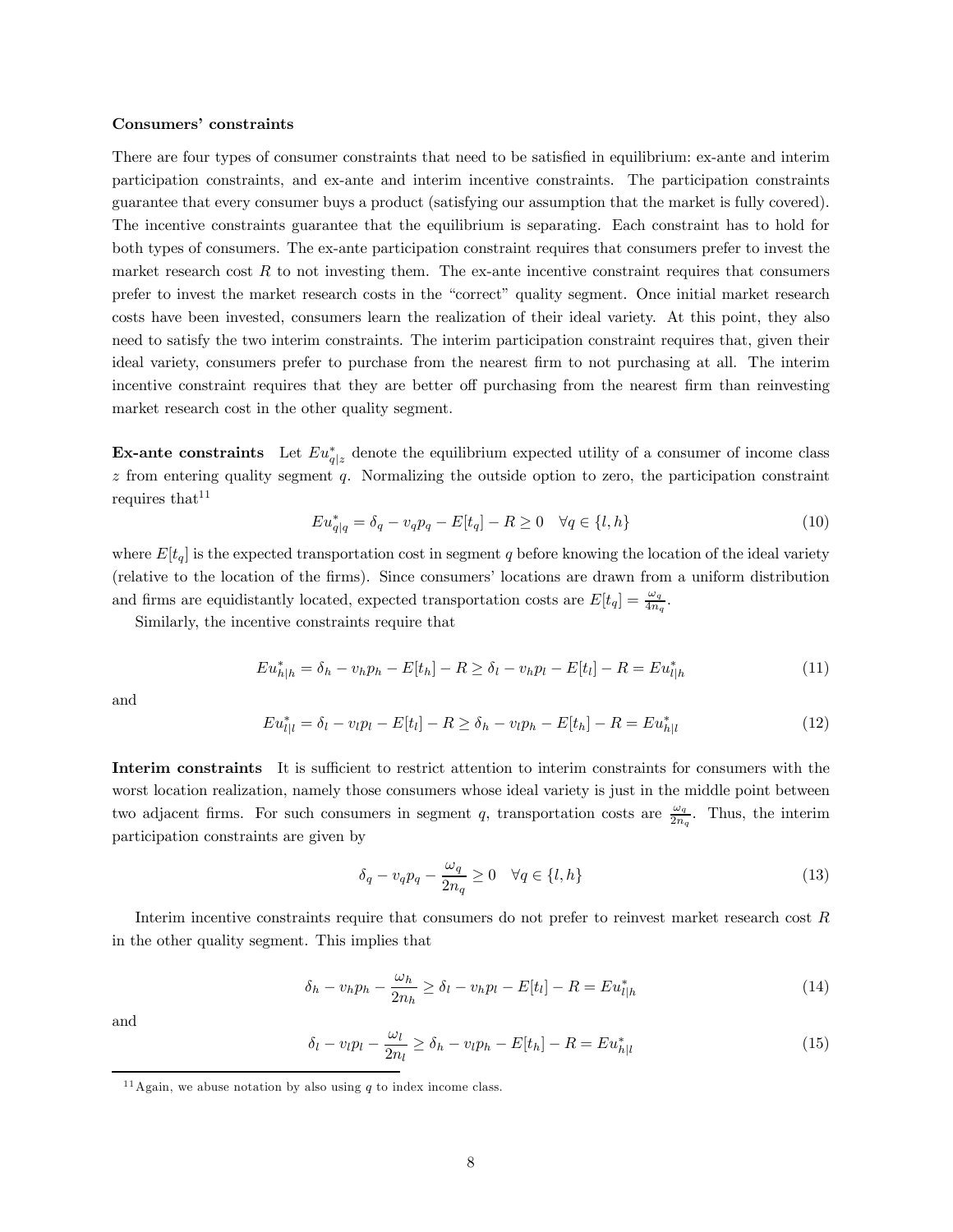Summary of consumers' constraints The above eight constraints do not impose independent restrictions, as the two participation constraints for high income consumers are redundant. In particular, it is easy to check that the ex-ante (interim) participation constraint for high income consumers is satisfied if the ex-ante (interim) incentive constraint is satisfied for these consumers and the ex-ante (interim) participation constraint is satisfied for low income consumers. The remaining six constraints can be collapsed into the following three inequalities:

$$
\delta_l \ge v_l p_l + \frac{\omega_l}{4n_l} + \max\left(R, \frac{\omega_l}{4n_l}\right) \tag{16}
$$

$$
\delta_h - \delta_l \geq v_h(p_h - p_l) + \left(\frac{\omega_h}{4n_h} - \frac{\omega_l}{4n_l}\right) + \max\left(0, \frac{\omega_h}{4n_h} - R\right) \tag{17}
$$

$$
\delta_h - \delta_l \le v_l(p_h - p_l) + \left(\frac{\omega_h}{4n_h} - \frac{\omega_l}{4n_l}\right) + \min\left(0, R - \frac{\omega_l}{4n_l}\right) \tag{18}
$$

To summarize, given  $R$ , quality levels should be sufficiently high to justify the spending of market research and transportation cost. In addition, the difference in quality levels has to be large enough to attract high income consumers, but not too large so that low income consumers remain attracted to low quality products. The characterization above may seem incomplete, as some of the parameters — prices and the number of firms — are not primitives. One should note, however, that prices and the number of firms are given as a function of primitives in equations (5) and (8). Since each of these equations have a separate free parameter — marginal cost in the pricing equation, fixed cost and market size in the entry equation — the existence of a set of primitives that satisfy the consumers' constraints is still guaranteed. We return to this in the end of this section.

### Firms' constraints

In Section 3 we solved for equilibrium prices assuming that the first order conditions of the profit maximization problem were sufficient. The profit function in this model, however, is not continuous, requiring us to make additional parametric restrictions to guarantee the sufficiency of the first order conditions. In particular, the discontinuities of the profit function are for prices below the equilibrium price. Therefore, we need to guard against profitable deviations downwards.

There are two sources of discontinuity. First, as is well known for linear/circular city models with linear transportation costs, once firm j sets its price sufficiently low to attract consumers located at the exact location of some other firm, firm  $k$ , all the rest of firm  $k$ 's customers will discontinuously prefer to buy from firm j. The second source of discontinuity in the profit function is the possibility of "ex-ante" business stealing across quality levels. This source of discontinuity is less standard, and is driven by our assumption of discrete consumer types. When consumers decide in which quality circle to invest  $R$ , they only take into account the average price (or price index) in that circle, as they do not yet know the location of their ideal variety. If firm j drops its price, the average price in the segment only changes in the order of  $1/n$ , creating a public good problem that drastically reduces the firm's incentives to attempt such a deviation. If firm  $j$ is the only one to decrease its price, it needs to drop it substantially to create an impact, while all other firms in the segment enjoy the effect of this action almost just as much. Still, it is possible for firm  $j$  to set its price sufficiently low to induce quality switching. Since all consumers in the other quality segment have the same willingness to pay for quality, the price that induces quality switching for one consumer also induces quality switching for all consumers of the same type. However, firm j only gains some fraction of them, the size of which depends on how low it sets its price. The lower it is, the more of those consumers will prefer to buy from firm  $j$ .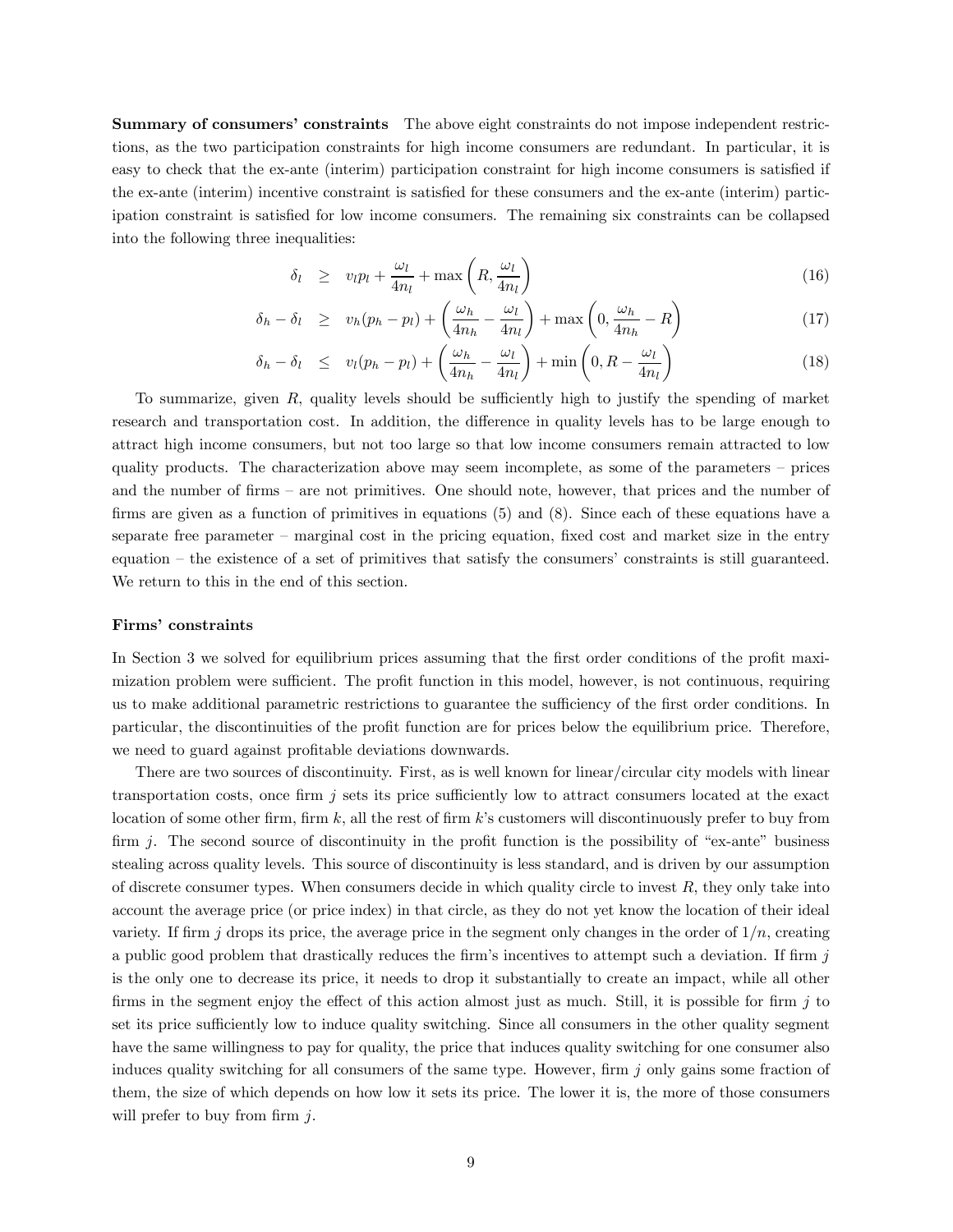Consider first the incentive for firm j to steal all business from an adjacent firm. To do so, firm j would have to compensate consumers located exactly at the neighbor's location by at least their transportation cost. Those consumers would then buy from firm j if and only if  $v_q p_j + \frac{\omega_q}{n_q} \le v_q p_q$ , i.e.  $p_j \le p_q - \frac{\omega_q}{v_q n_q}$ . But, by equation (5), this price cut is at least as large as the equilibrium markup, implying that such a deviation cannot generate positive profits, and therefore cannot be profitable. As stealing customers from other firms, which are further away, requires an even larger price cut, such deviations are not profitable either.

Thus, we only need to worry about profitable deviations that induce quality switching.<sup>12</sup> There are two cases to consider. In the first case, consumers who are induced to switch quality segments buy from all firms in the segment, although disproportionately from firm  $j$ , which charges a lower price. In the second case, the drop in the price of firm  $j$  is sufficiently low to prevent switching consumers from buying from adjacent firms. We consider each case in turn.

Consider the first case, and suppose that firm  $j$  produces high quality. Consider the case in which firm j's price is  $p_i$  while prices of all other high quality firms are  $p_h$ . After some algebra, we can write the expected utility for low income consumers who contemplate switching to the high quality segment as

$$
Eu_{h|l} = \delta_h - v_l E[p_h] - E[t_h] - R = \delta_h - v_l p_h - \frac{\omega_h}{4n_h} - R + \frac{v_l}{n_h}(p_h - p_j) + \frac{v_l^2}{2\omega_h}(p_h - p_j)^2 =
$$
  

$$
= Eu_{h|l}^* + \frac{v_l}{n_h}(p_h - p_j) + \frac{v_l^2}{2\omega_h}(p_h - p_j)^2
$$
(19)

Intuitively, the high quality segment is now more attractive, as one of its firms charges a lower price. The first additional element is the direct price effect: with no substitution, with probability  $1/n<sub>h</sub>$  the price will be lower by  $(p_h - p_j)$ . The second element captures the substitution effect, as some of the consumers who are closer to neighboring firms will now buy from firm j.

In addition to ex-ante business stealing, firm  $j$  could also steal "interim" consumers from the other quality segment. In this case, the price is not sufficiently low to induce ex-ante quality switching, but it is sufficiently low to induce quality switching by consumers with bad location realizations.<sup>13</sup> The expected utility of entering the high quality segment for a low income interim consumer considering switching is also described by equation (19).

We can now derive a sufficient condition that rules out this kind of deviations. All we require is that even setting price equal to marginal cost,  $p_i = c_h$ , will not induce either ex-ante or interim quality switching by low income consumers.<sup>14</sup> Comparing the expected utility of switching quality (see equation  $(19)$ ) with

 $12$ To the extent that, at least in the short-run, consumers may be less informed about product-specific prices in the "other" quality segment, inducing quality switching would be even more difficult. In such cases, the firm incentive constraints would be easier to satisfy, and supporting the equilibrium would be easier.

<sup>&</sup>lt;sup>13</sup> Business stealing of "interim" consumers does not imply a discontinuity, but instead a kink in the profit function.

 $14$ We do not present necessary conditions for two reasons. First, they are algebraically much more complicated but offer no additional insights. Second, a complete set of closed form necessary conditions cannot be derived when research costs are below a minimum bound. If  $R$  is small enough, the interim incentive constraints may fail when a firm in the other quality level lowers its price. The ex-ante expected utility of the consumer's quality level is then affected in several ways. First, consumers know that if they get a bad draw, they may pay  $R$  again and switch quality levels. Therefore, the expected utility of entering the low quality segment also depends on the expected utility of buying high quality and on the probability of switching to that segment, both of which depend on the magnitude of the price deviation. In addition, the failure of the interim incentive constraint lowers the expected transportation costs conditional on getting a good draw. The interaction of all these effects makes the expected utility highly nonlinear in the price of the deviating firm, impeding a complete closedform characterization of the necessary conditions. If  $R$  is large enough, however, the interim incentive constraints hold for all deviations of a firm in the other quality level as long as the ex-ante constraint also holds. In that case, it is possible to derive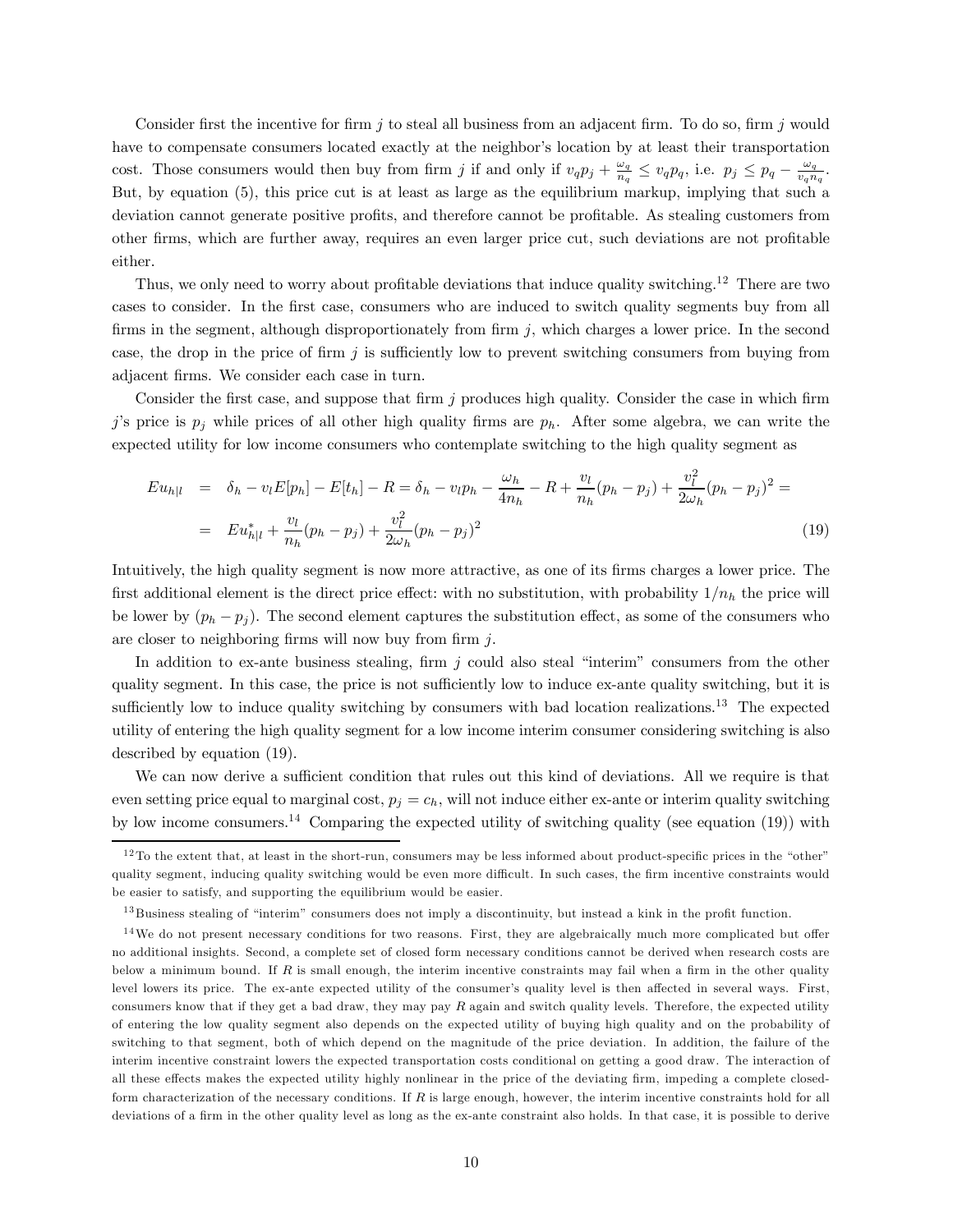the utility that these consumers obtain in the low quality segment, we can obtain the required constraint:

$$
\delta_h - \delta_l \le v_l(p_h - p_l) + \left(\frac{\omega_h}{4n_h} - \frac{\omega_l}{4n_l}\right) + \min\left(0, R - \frac{\omega_l}{4n_l}\right) - \frac{v_l}{n_h}(p_h - c_h) - \frac{v_l^2}{2\omega_h}(p_h - c_h)^2 \tag{20}
$$

where equation (20) combines the constraints for both the ex-ante and the interim consumers. Since  $p_h - c_h = \frac{\omega_h}{n_h v_h}$  in equilibrium, this inequality can be simplified to

$$
\delta_h - \delta_l \le v_l (p_h - p_l) + \left(\frac{\omega_h}{4n_h} - \frac{\omega_l}{4n_l}\right) + \min\left(0, R - \frac{\omega_l}{4n_l}\right) - \frac{v_l \omega_h}{n_h^2 v_h} \left(1 + \frac{v_l}{2v_h}\right) \tag{21}
$$

An analogous analysis can be applied for a potential deviation of a low quality firm. In this case, the sufficient condition is

$$
\delta_h - \delta_l \ge v_h(p_h - p_l) + \left(\frac{\omega_h}{4n_h} - \frac{\omega_l}{4n_l}\right) + \max\left(0, \frac{\omega_h}{4n_h} - R\right) + \frac{v_h \omega_l}{n_l^2 v_l} \left(1 + \frac{v_h}{2v_l}\right) \tag{22}
$$

Consider now the second case. This is the case in which high quality firm j sets its price  $p_j$  sufficiently low, not only for inducing low income consumers to switch quality, but also for preventing some of the other firms in the high quality segment from selling to any low income consumers who switch. This case only applies for high quality firms.<sup>15</sup> Let  $2k$  be the number of high quality firms who do not sell to low income consumers.<sup>16</sup> This is true when  $p_j \in [p_h - (k+1) \frac{\omega_h}{n_h v_l}, p_h - k \frac{\omega_h}{n_h v_l}]$ . Note also that k is bounded from above by  $\frac{v_l}{v_h}$ .<sup>17</sup> After some algebra, we can write the expected utility for low income consumers who contemplate switching to the high quality segment as

$$
Eu_{h|l} = \delta_h - v_l p_h - \frac{\omega_h}{4n_h} - R - \frac{\omega_h (k^2 + k)}{2n_h^2} + \frac{v_l^2 (p_h - p_j)^2}{2\omega_h} + \frac{v_l (p_h - p_j)(k+1)}{n_h} =
$$
  

$$
= Eu_{h|l}^* - \frac{\omega_h (k^2 + k)}{2n_h^2} + \frac{v_l^2 (p_h - p_j)^2}{2\omega_h} + \frac{v_l (p_h - p_j)(k+1)}{n_h}
$$
(23)

It is straightforward to check that this expression reduces to equation (19) when  $k = 0$  and that it is decreasing in  $p_j$ . Taking into account that k is bounded from above by  $\frac{v_l}{v_h}$ , and since  $p_h - p_j$  cannot be higher than the equilibrium markup,  $\frac{\omega_h}{n_h v_h}$ , while still generating positive profits, we can simplify equation (23) to

$$
E u_{h|l} \le E u_{h|l}^* + \frac{v_l^2 \omega_h}{2v_h^2 n_h^2} + \frac{v_l \omega_h (\frac{v_l}{v_h} + 1)}{v_h n_h^2} = E u_{h|l}^* + \frac{\omega_h}{n_h^2} \left(\frac{3v_l^2}{2v_h^2} + \frac{v_l}{v_h}\right)
$$
(24)

Therefore, for such a price deviation not to attract low income consumers to switch (from both an ex-ante and an interim perspective), it is sufficient to require that

$$
\delta_h - \delta_l \le v_l (p_h - p_l) + \left(\frac{\omega_h}{4n_h} - \frac{\omega_l}{4n_l}\right) + \min\left(0, R - \frac{\omega_l}{4n_l}\right) - \frac{\omega_h}{n_h^2} \left(\frac{3}{2}\left(\frac{v_l}{v_h}\right)^2 + \frac{v_l}{v_h}\right) \tag{25}
$$

a set of conditions that guarantees the existence of an equilibrium. These conditions are qualitatively similar to equations (27) and (28), but they are much more contrived, without providing further insights.

<sup>&</sup>lt;sup>15</sup>As shown earlier, stealing all low income consumers from adjacent firms is not profitable for a low quality firm, so stealing high income consumers from these firms would be even more costly (as high income consumers are less responsive to prices).

<sup>&</sup>lt;sup>16</sup>This number is even since everything is symmetric on both sides of firm j. The number would be odd only if  $n_h$  is even and firm  $j$  is the only firm that sells to low income consumers. For simplicity, we ignore this case. All the conditions we derive would be sufficient for this case by setting  $2k = n_h$ .

<sup>&</sup>lt;sup>17</sup>To see this, note that a consumer who is located exactly k firms away would be indifferent between firms j and k when  $v_l p_h = v_l p_j + k \frac{\omega_h}{n_h}$ . Since a profitable deviation for firm j can cut prices at most to marginal cost,  $c_h$ , this implies that  $k < \frac{v_l(p_h - c_h)}{\omega_h/n_h} = \frac{v_l}{v_h}.$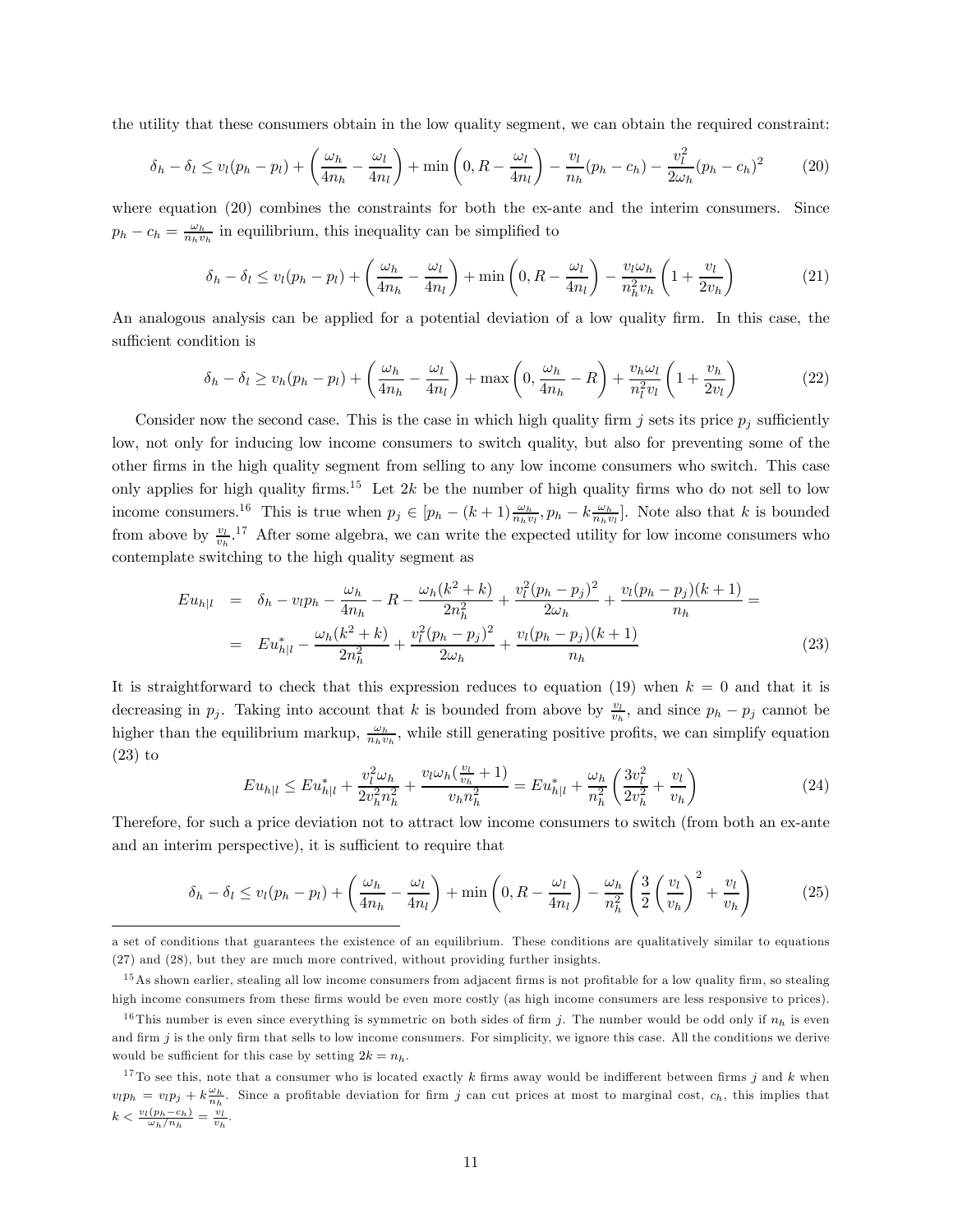It is easy to see that this condition is stricter than the condition derived in equation (21), which then becomes redundant. Therefore, sufficient conditions to prevent deviations by firms are given by equations (22) and (25), which bound the difference in quality levels from below and from above, respectively.

### Summary and discussion

The firms' constraints (22) and (25) are very similar to the consumers' incentive constraints (17) and (18). This should not be surprising, as it is ultimately restrictions on consumers' willingness to switch quality that discourages firms from deviating. In fact, the firms' constraints imply the consumers' incentive constraints, rendering the latter redundant. We can therefore combine all relevant constraints (for both consumers and firms) to obtain a set of sufficient conditions for a separating equilibrium:

$$
\delta_l \ge v_l p_l + \frac{\omega_l}{4n_l} + \max\left(R, \frac{\omega_l}{4n_l}\right) \tag{26}
$$

$$
\delta_h - \delta_l \geq v_h(p_h - p_l) + \left(\frac{\omega_h}{4n_h} - \frac{\omega_l}{4n_l}\right) + \max\left(0, \frac{\omega_h}{4n_h} - R\right) + \frac{v_h \omega_l}{n_l^2 v_l} \left(1 + \frac{v_h}{2v_l}\right) \tag{27}
$$

$$
\delta_h - \delta_l \leq v_l(p_h - p_l) + \left(\frac{\omega_h}{4n_h} - \frac{\omega_l}{4n_l}\right) + \min\left(0, R - \frac{\omega_l}{4n_l}\right) - \frac{\omega_h}{n_h^2} \left(\frac{3}{2}\left(\frac{v_l}{v_h}\right)^2 + \frac{v_l}{v_h}\right) \tag{28}
$$

These three inequalities define the constraints on the parameters of the model that are sufficient to guarantee that the solution we derived in Section 3 is indeed an equilibrium. The constraints impose that quality levels are sufficiently high, while the difference in quality levels is not too low or not too high. For given parameters, it might be the case that the right hand side of equation (27) is larger than the right hand side of equation (28), in which case both inequalities cannot be simultaneously satisfied. The following proposition shows that the constraints can simultaneously hold for sufficiently large difference in marginal costs.

**Proposition 1** Let  $\Delta c = c_h - c_l$ . There exists a threshold value  $\Delta c^*$  such that, for all  $\Delta c > \Delta c^*$ , there exists a range of  $\delta_h - \delta_l > 0$  that satisfies the constraints and a separating equilibrium can be sustained. If  $\Delta c < \Delta c^*$ , a separating equilibrium may not exist. Moreover, the range of  $\delta_h - \delta_l > 0$  that satisfies the constraints is increasing in  $\Delta c$ .

The proof is in the appendix. The intuition for this result is the following. First, equilibrium prices have to be sufficiently different in equilibrium, so that low income consumers cannot afford the prices that high income consumers pay for the high quality good. Conditional on other parameters of the model – in particular those that determine markups — the difference in equilibrium prices depends on the difference in marginal costs, which thus has to be sufficiently large. Second, the difference in quality levels also has to be sufficiently large, so that high income consumers find it worth paying a higher price to acquire the high quality good. The larger is the marginal cost difference, the larger is the difference in quality levels that can be supported in equilibrium, as the lure of a significantly higher quality is weighted by low income consumers against the cost of paying a significantly higher price.<sup>18</sup>

 $18$ It is interesting to briefly consider how the model would change if consumers' sensitivity to price were continuously distributed instead of concentrated on only two points. Let us focus on the case in which  $R$  is sufficiently high that no consumer pays this cost twice. In that case, a separating equilibrium is characterized by a threshold value  $v^*$ , such that all consumers with  $v < v^*$  choose high quality and all consumers with  $v \geq v^*$  choose low quality. Conditional on the existence of a separating equilibrium and on the implied market size for each segment, equilibrium demand elasticities would be determined by the same forces described in our simpler case. In the more general case, however, the distribution of v would play a key role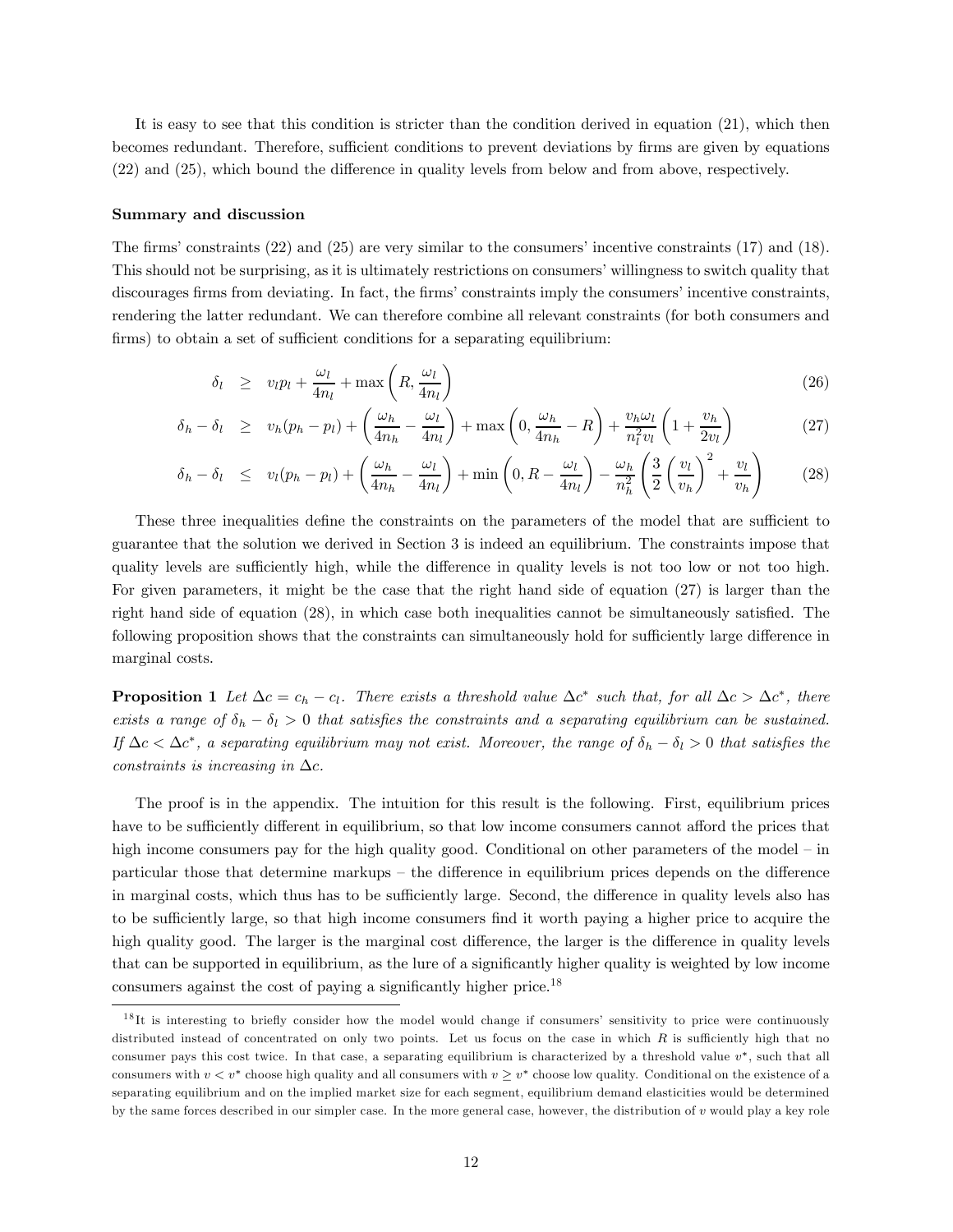This result indicates that the existence of a separating equilibrium depends on the relationship between quality differences and marginal cost differences (and other parameters of the model such as differences in sunk costs). An underlying technology (not modeled in this paper) is likely to determine the relationship between quality and costs of production. It is natural to conjecture that, given this technology, firms would have incentives to occupy different segments of the quality spectrum when the available technology is consistent with the conditions required for a separating equilibrium.

## 5 Conclusions

The paper presents a stylized model that allows for vertical and horizontal differentiation and accounts for endogenous entry. The results shed light on the determinants of equilibrium demand elasticities across quality segments of a market. We show that most economic forces would typically induce lower demand elasticities for higher quality products, a pattern that is consistent with the findings of most of the empirical literature on demand system estimation. This prediction may be reversed, however, if marginal costs of production of high quality products are significantly higher, or if the low quality segment of a market attracts only a small fraction of market participants.

The model is highly stylized, as our main goal is to provide a simple framework encompassing several economic forces that simultaneously interact to determine equilibrium demand elasticities. The simplicity pays off in terms of the transparency of the results, which are obtained in closed-form. These results may provide an organizing framework to interpret empirical findings in the literature regarding the variation in estimated demand elasticities across quality levels. They may also be used to predict this variation based on limited information about product or market characteristics.

### References

- [1] Anderson, Simon P., Andre de Palma, and Jacques-Francois Thisse (1992), Discrete Models of Product Differentiation, Cambridge, MA: MIT Press.
- [2] Ansari, Asim, Nicholas Economides, and Joel Steckel (1998),"The Max-Min-Min Principle of Product Differentiation," Journal of Regional Science, 38, 207-230.
- [3] Berry, Steven, James Levinsohn, and Ariel Pakes (1995), "Automobile Prices in Market Equilibrium," Econometrica, 60(4), 889—917.
- [4] Brekke, Kurt R., Robert Nuscheler, and Odd Rune Straume (2006), "Quality and Location Choices Under Price Regulation," Journal of Economics and Management Strategy, 15(1), 207-227.
- [5] Bresnahan, Tim (1987), "Competition and Collusion in the American Automobile Market: The 1955 Price War," Journal of Industrial Economics, 35(4), 457-482.

in determining the size of each segment. With a continuum of price sensitivities, there is always a  $\tilde{v}$  such that the incentive constraints hold with equality. Consumers with that  $\tilde{v}$  are indifferent between buying high or low quality and can be easily induced to switch quality segments. Firms then take into account this source of new customers when setting prices. In a separating equilibrium, the marginal profits from new customers that can be attracted with a lower price has to be offset by the losses on infra-marginal customers. This implies that the value of v that satisfies this requirement,  $v^*$ , will be largely determined by the distribution of v. While our simple case, with exogenously given  $S_h$  and  $S_l$ , may closely characterize a case with a bimodal distribution of  $v$ , it does not characterize the more general relationship between the distribution of price sensitivities and segment size. In any event, the results of the simpler case are still relevant "conditional on observed segment sizes." Going back to the automobile example described earlier in the paper, the simple model does not characterize the distribution of consumers' price sensitivity that would induce a larger market for intermediate quality cars. However, conditional on observing that this is so in equilibrium, it predicts that demand elasticities will be higher in that segment.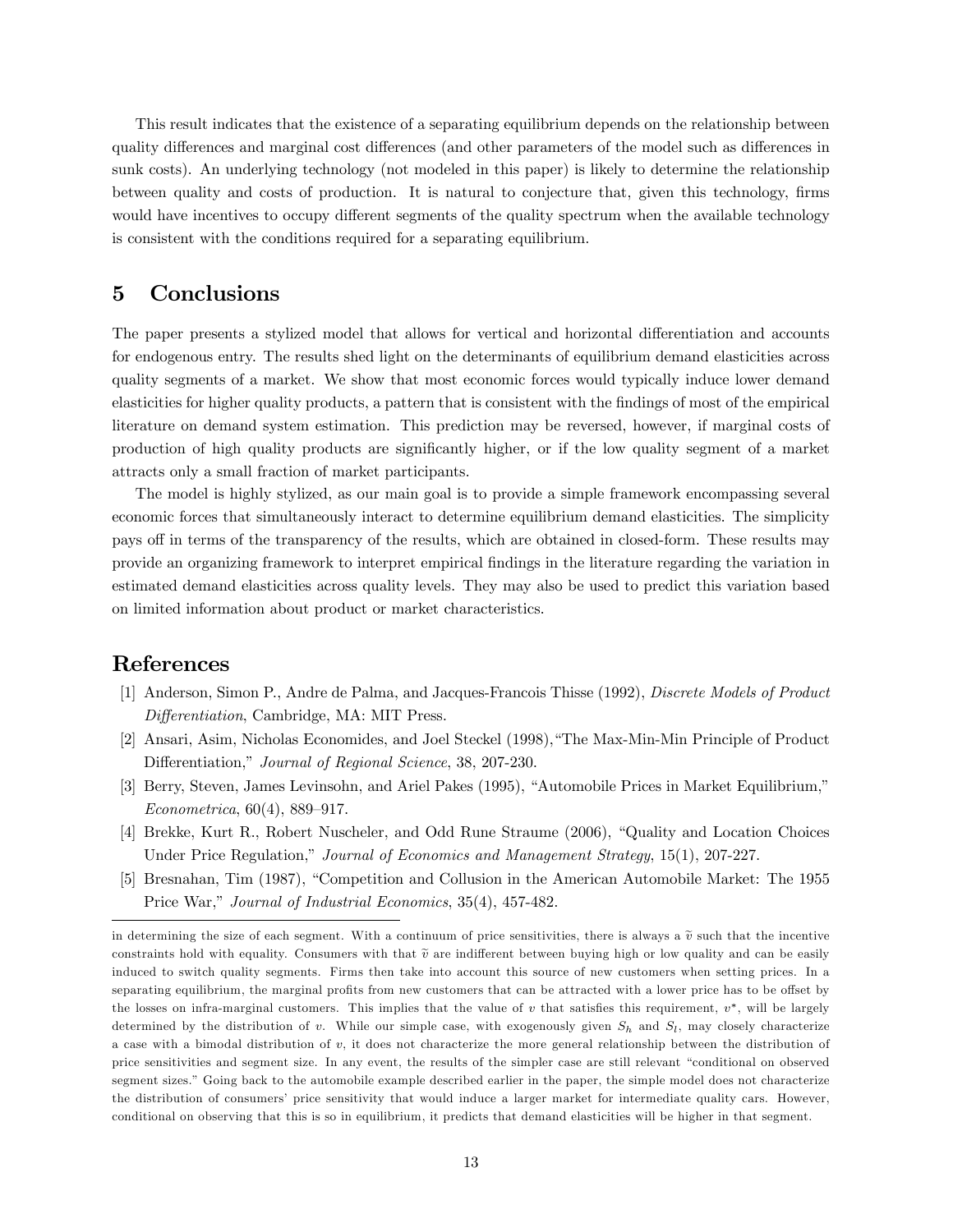- [6] Canoy, Marcel, and Martin Peitz (1997), "The Differentiation Triangle," Journal of Industrial Economics, 45(3), 305-328.
- [7] Economides, Nicholas (1993), "Quality Variations in the Circular Model of Variety-Differentiated Products," Regional Science and Urban Economics, 23, 235-257.
- [8] Goldberg, Penny K. (1995), "Product Differentiation and Oligopoly in International Markets: The Case of the U.S. Automobile Industry," Econometrica, 63, 891-952.
- [9] Hausman, Jerry, G. Leonard, and J. D. Zona (1994), "Competitive Analysis with Differentiated Products," Annales d'Economie et de Statistique, 34, 159-80.
- [10] Hummels, David, and Volodymyr Lugovskyy (2005), "Trade in Ideal Varieties: Theory and Evidence," mimeo, Purdue University.
- [11] Johnson, Justin P., and David P. Myatt (2003), "Multiproduct Quality Competition: Fighting Brands and Product Line Pruning," American Economic Review, 93(3),748-774.
- [12] Katz, Michael (1984), "Firm-Specific Differentiation and Competition among Multi-Product Firms," Journal of Business, 57, 149-166.
- [13] Neven, Damien, and Jacques-Francois Thisse (1990), "On Quality and Variety Competition," in Economic Decision-Making: Games, Econometrics and Optimization, eds. J.J. Gabszewicz, J.-F. Richard, and L.A. Wolsey, Amsterdam: North-Holland, 175-199.
- [14] Nevo, Aviv (2001), "Measuring Market Power in the Ready-to-Eat Cereal Industry," Econometrica, 69, 307-42.
- [15] Petrin, Amil (2002), "Quantifying The Benefits of New Products: The Case of The Minivan," Journal of Political Economy, 110, 705-729.
- [16] Salop, Steven (1979), "Monopolistic Competition with Outside Goods," Bell Journal of Economics, 10, 141-156.
- [17] Mussa, Michael, and Sherwin Rosen (1978), "Monopoly and Product Quality," Journal of Economic Theory, 18(2), 301-317.
- [18] Verboven, Frank (1999), "Brand Rivalry and Market Segmentation, with an application to the Pricing of Optional Engine Power on Automobiles," Journal of Industrial Economics, 47(4), 399-425.

# Appendix: proof of Proposition 1

Given the equilibrium conditions provided by equations (26), (27), and (28) we can now substitute for the endogenous variables. First we substitute for prices

$$
\delta_l \ge v_l c_l + \frac{5\omega_l}{4n_l} + \max\left(R, \frac{\omega_l}{4n_l}\right) \tag{29}
$$

$$
\delta_h - \delta_l \geq v_h(c_h - c_l) + \left(\frac{5\omega_h}{4n_h} - \frac{5\omega_l}{4n_l}\right) + \max\left(0, \frac{\omega_h}{4n_h} - R\right) + \frac{v_h\omega_l}{n_l^2 v_l} \left(1 + \frac{v_h}{2v_l}\right) \tag{30}
$$

$$
\delta_h - \delta_l \leq v_l(c_h - c_l) + \left(\frac{5\omega_h}{4n_h} - \frac{5\omega_l}{4n_l}\right) + \min\left(0, R - \frac{\omega_l}{4n_l}\right) - \frac{\omega_h}{n_h^2} \left(\frac{3}{2}\left(\frac{v_l}{v_h}\right)^2 + \frac{v_l}{v_h}\right) \tag{31}
$$